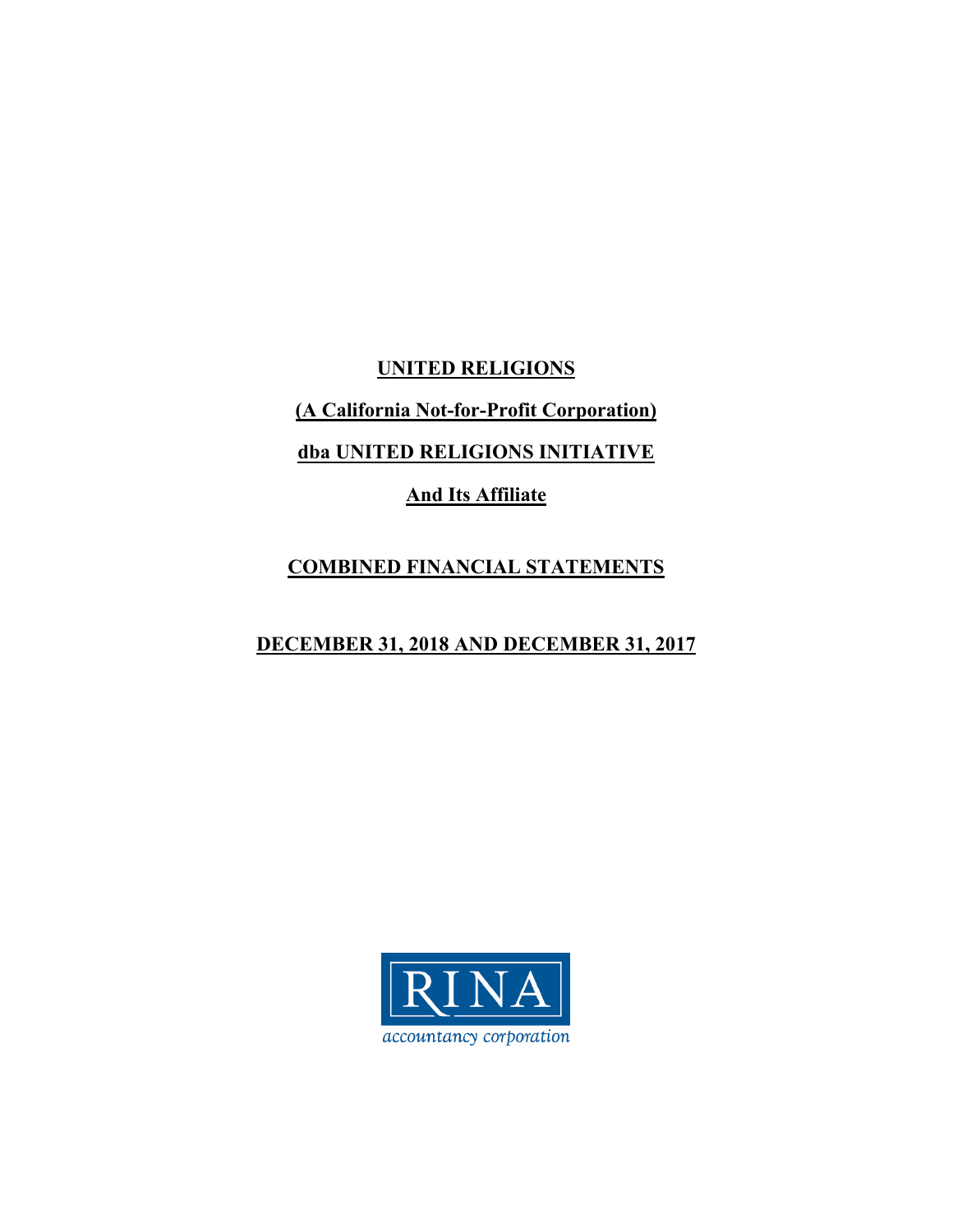### **TABLE OF CONTENTS DECEMBER 31, 2018 AND DECEMBER 31, 2017**

#### **Page(s)**

| Independent auditors' report                                            | $2 - 3$   |
|-------------------------------------------------------------------------|-----------|
| Combined statements of financial position                               | 4         |
| Combined statements of activities                                       | $5 - 6$   |
| Combined statements of functional expenses                              | $7 - 8$   |
| Combined statements of cash flows                                       | 9         |
| Notes to combined financial statements                                  | $10 - 29$ |
| Supplementary information:<br>Combining statement of financial position | 31        |
| Combining statement of activities                                       | 32        |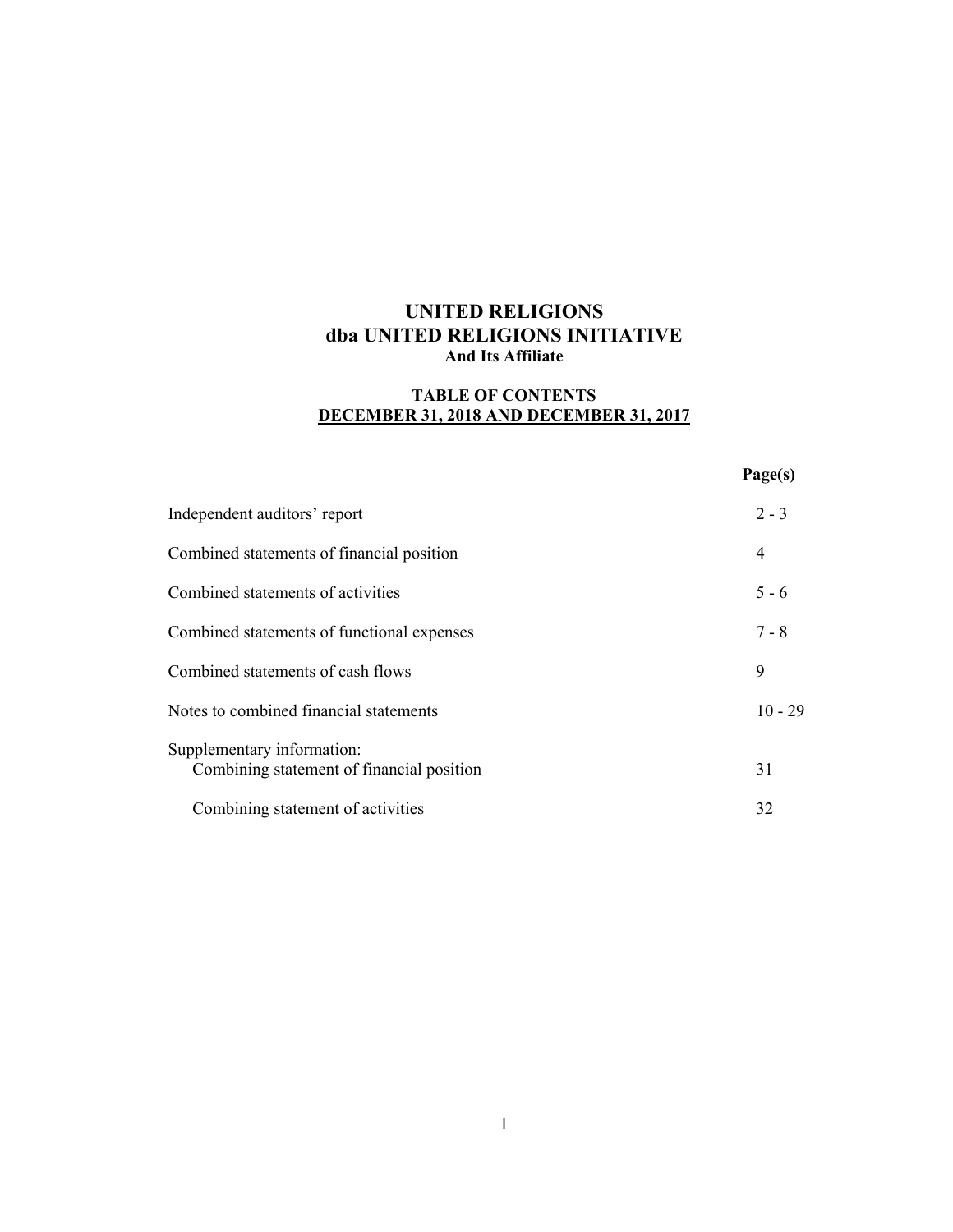

#### **Independent Auditors' Report**

Global Council of United Religions (dba United Religions Initiative)

We have audited the accompanying combined financial statements of United Religions (dba United Religions Initiative) (a California not-for-profit organization) and Its Affiliate, which comprise the combined statements of financial position as of December 31, 2018 and December 31, 2017, and the related combined statements of activities, functional expenses and cash flows for the years then ended, and the related notes to the combined financial statements.

#### **Management's Responsibility for the Financial Statements**

United Religions' management is responsible for the preparation and fair presentation of these combined financial statements in accordance with accounting principles generally accepted in the United States of America; this includes the design, implementation, and maintenance of internal control relevant to the preparation and fair presentation of combined financial statements that are free from material misstatement, whether due to fraud or error.

#### **Auditors' Responsibility**

Our responsibility is to express an opinion on these combined financial statements based on our audits. We conducted our audit in accordance with auditing standards generally accepted in the United States of America. Those standards require that we plan and perform the audit to obtain reasonable assurance about whether the combined financial statements are free from material misstatement.

An audit involves performing procedures to obtain audit evidence about the amounts and disclosures in the combined financial statements. The procedures selected depend on the auditor's judgment, including the assessment of the risks of material misstatement of the combined financial statements, whether due to fraud or error. In making those risk assessments, the auditor considers internal control relevant to the entity's preparation and fair presentation of the combined financial statements in order to design audit procedures that are appropriate in the circumstances, but not for the purpose of expressing an opinion on the effectiveness of the entity's internal control. Accordingly, we express no such opinion. An audit also includes evaluating the appropriateness of accounting policies used and the reasonableness of significant accounting estimates made by management, as well as evaluating the overall presentation of the combined financial statements.

We believe that the audit evidence we have obtained is sufficient and appropriate to provide a basis for our audit opinion.

### **Opinion**

In our opinion, the combined financial statements referred to above present fairly, in all material respects, the financial position of United Religions as of December 31, 2018 and December 31, 2017 , and the changes in its net assets and its cash flows for the years then ended in accordance with accounting principles generally accepted in the United States of America.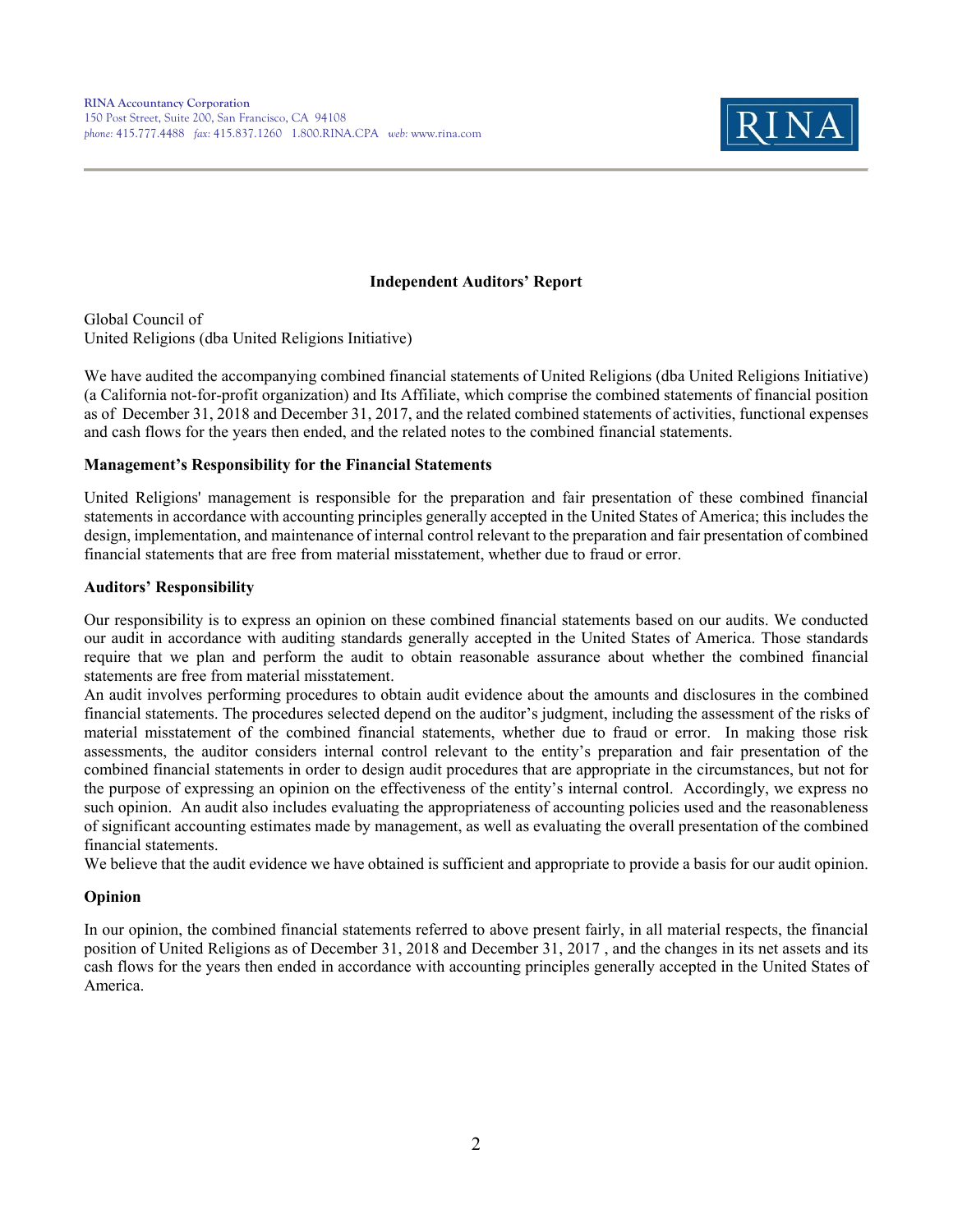#### **Report on Supplementary Information**

Our audit was conducted for the purpose of forming an opinion on the combined financial statements as a whole. The combining statement of financial position and combining statement of activities are presented for purposes of additional analysis and are not a required part of the financial statements. Such information is the responsibility of management and was derived from and relates directly to the underlying accounting and other records used to prepare the combined financial statements. The information has been subjected to the auditing procedures applied in the audit of the combined financial statements and certain additional procedures, including comparing and reconciling such information directly to the underlying accounting and other records used to prepare the combined financial statements or to the combined financial statements themselves, and other additional procedures in accordance with auditing standards generally accepted in the United States of America. In our opinion, the information is fairly stated in all material respects in relation to the combined financial statements as a whole.

RINA reconstance corporation

Certified Public Accountants

San Francisco, California June 24, 2019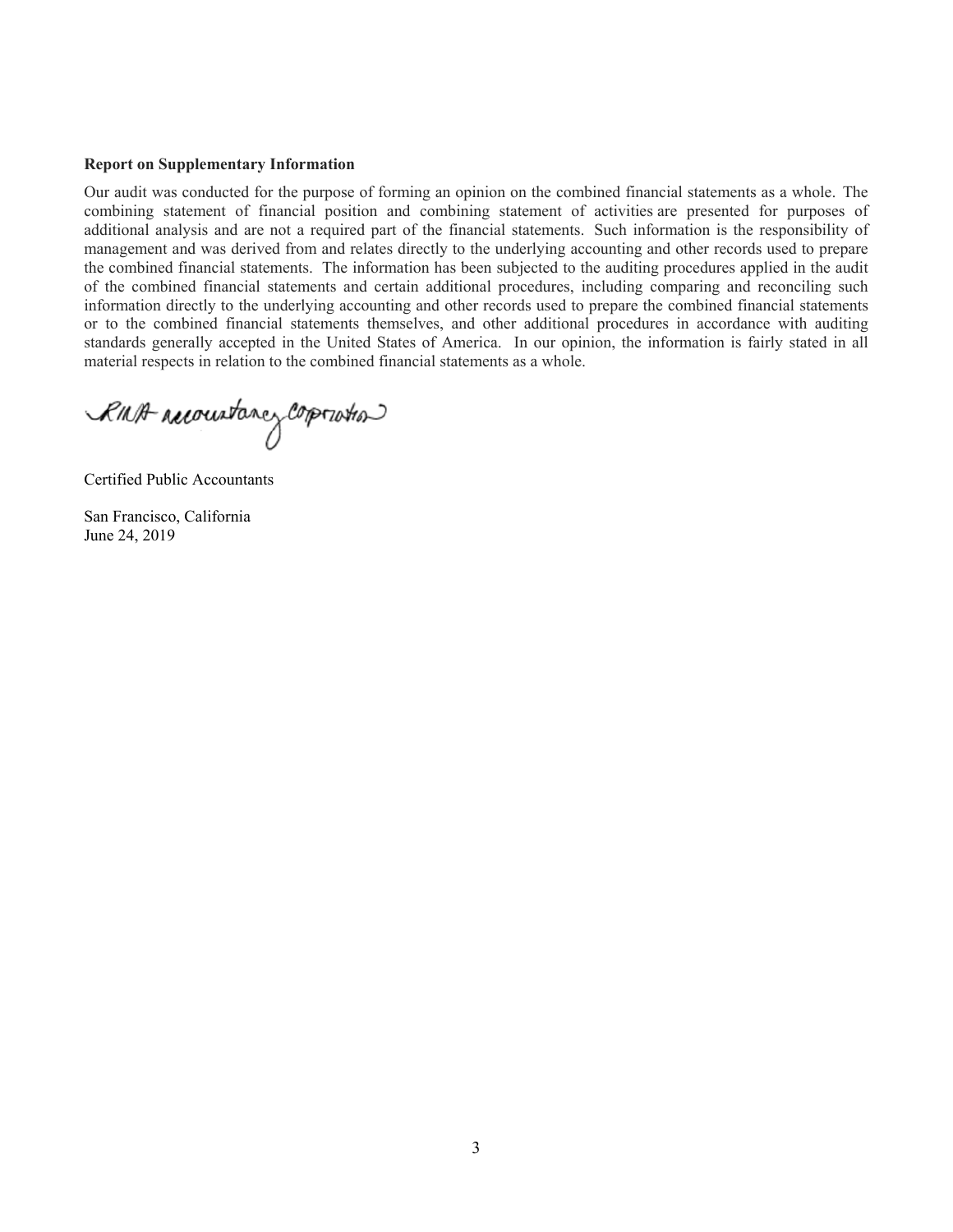### **COMBINED STATEMENTS OF FINANCIAL POSITION**

| <b>ASSETS</b>                                 | December 31, 2018 |            | December 31, 2017 |            |
|-----------------------------------------------|-------------------|------------|-------------------|------------|
|                                               |                   |            |                   |            |
| <b>CURRENT:</b>                               |                   |            |                   |            |
| Cash and cash equivalents                     | \$                | 933,880    | $\mathcal{S}$     | 1,117,953  |
| Investments                                   |                   | 4,481      |                   | 5,426      |
| Current portion of pledges receivable         |                   | 1,131,103  |                   | 794,739    |
| Other receivables                             |                   | 11,528     |                   | 3,437      |
| Prepaid expenses and other assets             |                   | 51,845     |                   | 61,515     |
| TOTAL CURRENT ASSETS                          |                   | 2,132,837  |                   | 1,983,070  |
| OTHER:                                        |                   |            |                   |            |
| Investments restricted for long-term purposes |                   | 12,471,428 |                   | 12,602,170 |
| Pledges receivable                            |                   | 2,330,458  |                   | 3,881,376  |
| Equipment and improvements, net               |                   | 16,961     |                   | 20,115     |
| Intangible assets, net                        |                   | 120,865    |                   | 179,971    |
| Deposits                                      |                   | 17,094     |                   | 24,369     |
| <b>TOTAL ASSETS</b>                           | $\mathbb{S}$      | 17,089,643 | $\$$              | 18,691,071 |
| LIABILITIES AND NET ASSETS                    |                   |            |                   |            |
| <b>CURRENT LIABILITIES:</b>                   |                   |            |                   |            |
| Accounts payable and accrued expenses         | \$                | 34,915     | \$                | 51,132     |
| Accrued vacation                              |                   | 75,892     |                   | 77,421     |
| Deferred revenue                              |                   | 5,000      |                   | 28,400     |
| TOTAL LIABILITIES (ALL CURRENT)               |                   | 115,807    |                   | 156,953    |
| <b>NET ASSETS:</b>                            |                   |            |                   |            |
| Without donor restrictions                    |                   | 10,602,453 |                   | 12,140,344 |
| With donor restrictions                       |                   | 6,371,383  |                   | 6,393,774  |
| <b>TOTAL NET ASSETS</b>                       |                   | 16,973,836 |                   | 18,534,118 |
| TOTAL LIABILITIES AND NET ASSETS              | \$                | 17,089,643 | \$                | 18,691,071 |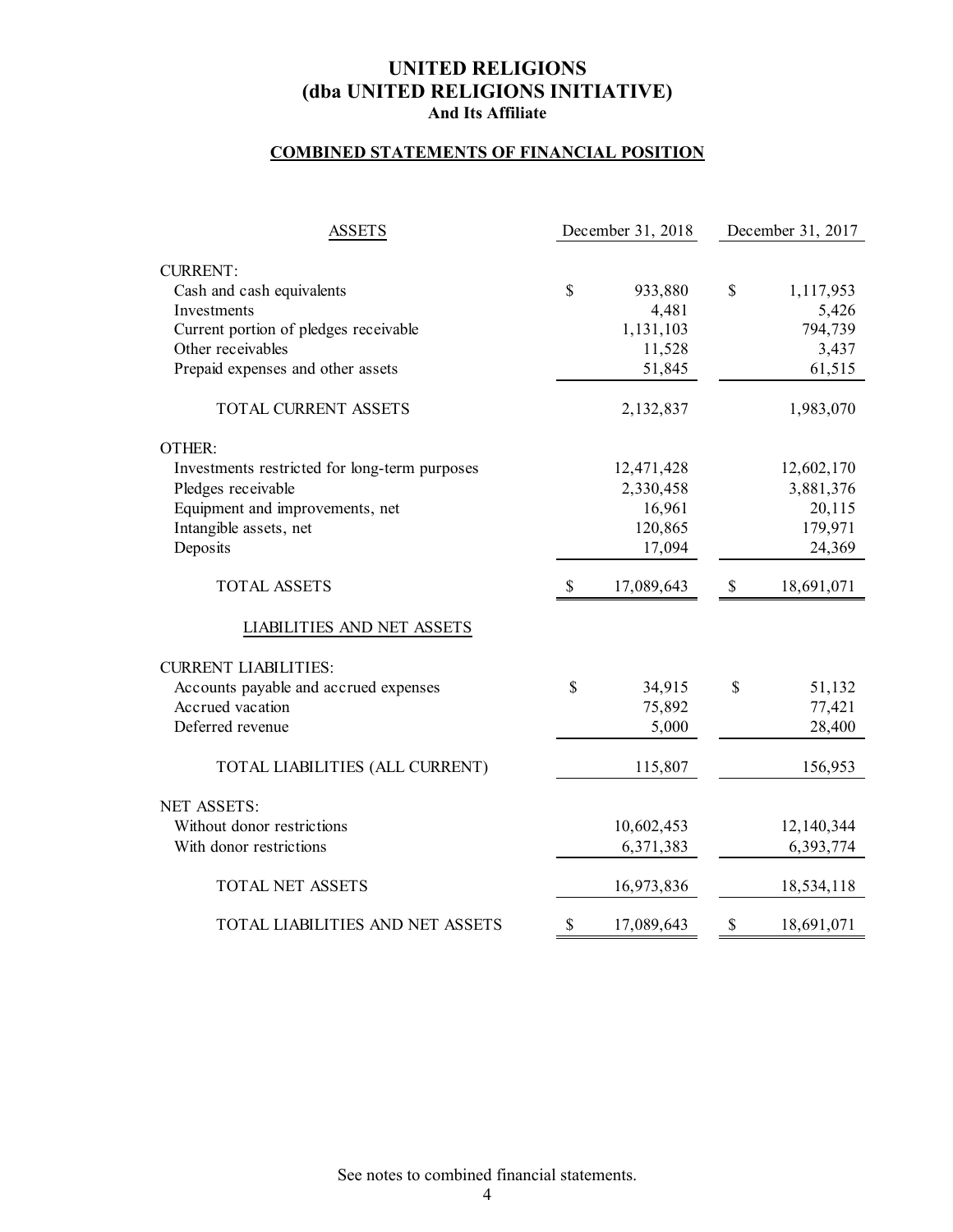### **COMBINED STATEMENTS OF ACTIVITIES**

### **YEAR ENDED DECEMBER 31, 2018**

|                                                   | Without Donor<br>Restrictions | With Donor<br>Restrictions | Total          |
|---------------------------------------------------|-------------------------------|----------------------------|----------------|
| SUPPORT AND OPERATING REVENUE:<br><b>SUPPORT:</b> |                               |                            |                |
| Grants and contributions                          | \$<br>519,215                 | 1,742,635<br>\$            | 2,261,850<br>S |
| In-kind contributions                             | 44,417                        |                            | 44,417         |
| Fundraising event, net                            | 177,470                       |                            | 177,470        |
| Net assets released from restrictions             | 1,635,351                     | (1,635,351)                |                |
| <b>TOTAL SUPPORT</b>                              | 2,376,453                     | 107,284                    | 2,483,737      |
| REVENUE:                                          |                               |                            |                |
| Investment return - net of expenses               | (583, 042)                    | (129, 675)                 | (712, 717)     |
| Other income                                      | 2,467                         |                            | 2,467          |
| <b>TOTAL REVENUE</b>                              | (580, 575)                    | (129, 675)                 | (710, 250)     |
| TOTAL SUPPORT AND OPERATING REVENUE               | 1,795,878                     | (22, 391)                  | 1,773,487      |
| <b>OPERATING EXPENSES:</b>                        |                               |                            |                |
| Program expenses:                                 |                               |                            |                |
| Global Community Development                      | 1,824,777                     |                            | 1,824,777      |
| Global Council                                    | 136,644                       |                            | 136,644        |
| Communications                                    | 331,715                       |                            | 331,715        |
| <b>Education and Outreach</b>                     | 127,934                       |                            | 127,934        |
| Environment                                       | 56,131                        |                            | 56,131         |
| Peace Building                                    | 10,382                        |                            | 10,382         |
| Total program services                            | 2,487,583                     |                            | 2,487,583      |
| Supporting services:                              |                               |                            |                |
| Management and general                            | 284,510                       |                            | 284,510        |
| Fundraising                                       | 561,676                       |                            | 561,676        |
| Total supporting services                         | 846,186                       |                            | 846,186        |
| TOTAL OPERATING EXPENSES                          | 3,333,769                     |                            | 3,333,769      |
| <b>CHANGE IN NET ASSETS</b>                       | (1,537,891)                   | (22, 391)                  | (1,560,282)    |
| NET ASSETS, beginning of year                     | 12,140,344                    | 6,393,774                  | 18,534,118     |
| NET ASSETS, end of year                           | 10,602,453<br>\$              | \$<br>6,371,383            | \$16,973,836   |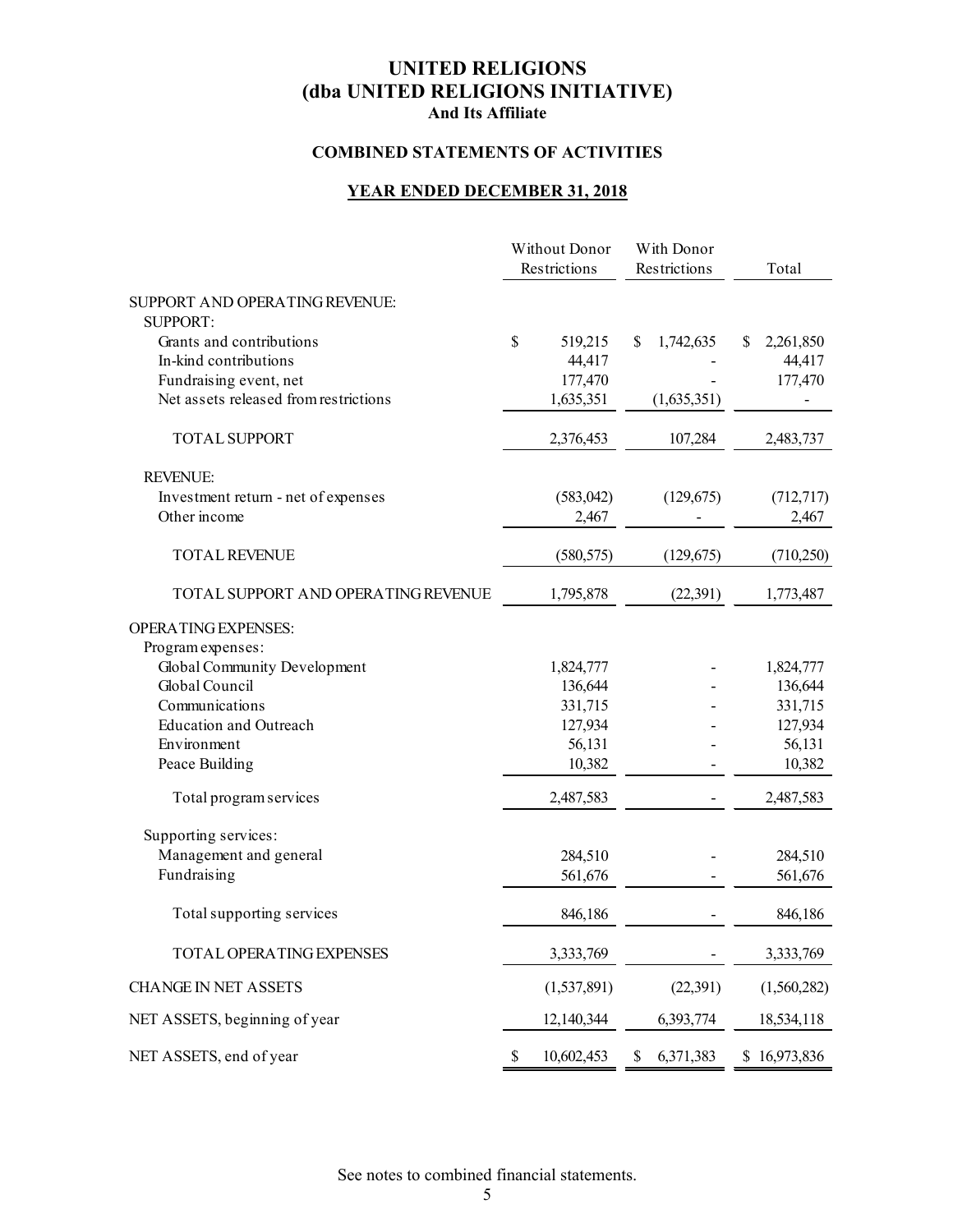### **COMBINED STATEMENTS OF ACTIVITIES**

### **YEAR ENDED DECEMBER 31, 2017**

|                                       | Without Donor<br>Restriction | With Donor<br>Restrictions | Total        |
|---------------------------------------|------------------------------|----------------------------|--------------|
| SUPPORT AND OPERATING REVENUE:        |                              |                            |              |
| <b>SUPPORT:</b>                       |                              |                            |              |
| Grants and contributions              | \$<br>11,421,506             | 4,302,943                  | \$15,724,449 |
| In-kind contributions                 | 14,074                       |                            | 14,074       |
| Fundraising event, net                | 181,068                      |                            | 181,068      |
| Net assets released from restrictions | 2,601,451                    | (2,601,451)                |              |
|                                       |                              |                            |              |
| <b>TOTAL SUPPORT</b>                  | 14,218,099                   | 1,701,492                  | 15,919,591   |
| <b>REVENUE:</b>                       |                              |                            |              |
| Investment return - net of expenses   | 409,636                      | 85,885                     | 495,521      |
| Other income                          | (205)                        |                            | (205)        |
| <b>TOTAL REVENUE</b>                  | 409,431                      | 85,885                     | 495,316      |
| TOTAL SUPPORT AND OPERATING REVENUE   | 14,627,530                   | 1,787,377                  | 16,414,907   |
| <b>OPERATING EXPENSES:</b>            |                              |                            |              |
| Program expenses:                     |                              |                            |              |
| Global Community Development          | 2,056,414                    |                            | 2,056,414    |
| Global Council                        | 364,822                      |                            | 364,822      |
| Communications                        | 464,240                      |                            | 464,240      |
| <b>Education and Outreach</b>         | 108,852                      |                            | 108,852      |
| Environment                           | 129,217                      |                            | 129,217      |
| Peace Building                        | 1,057                        |                            | 1,057        |
| Total program services                | 3,124,602                    |                            | 3,124,602    |
| Supporting services:                  |                              |                            |              |
| Management and general                | 271,209                      |                            | 271,209      |
| Fundraising                           | 472,210                      |                            | 472,210      |
| Total supporting services             | 743,419                      |                            | 743,419      |
| TOTAL OPERATING EXPENSES              | 3,868,021                    |                            | 3,868,021    |
| <b>CHANGE IN NET ASSETS</b>           | 10,759,509                   | 1,787,377                  | 12,546,886   |
| NET ASSETS, beginning of year         | 1,380,835                    | 4,606,397                  | 5,987,232    |
| NET ASSETS, end of year               | 12,140,344<br><sup>\$</sup>  | \$6,393,774                | \$18,534,118 |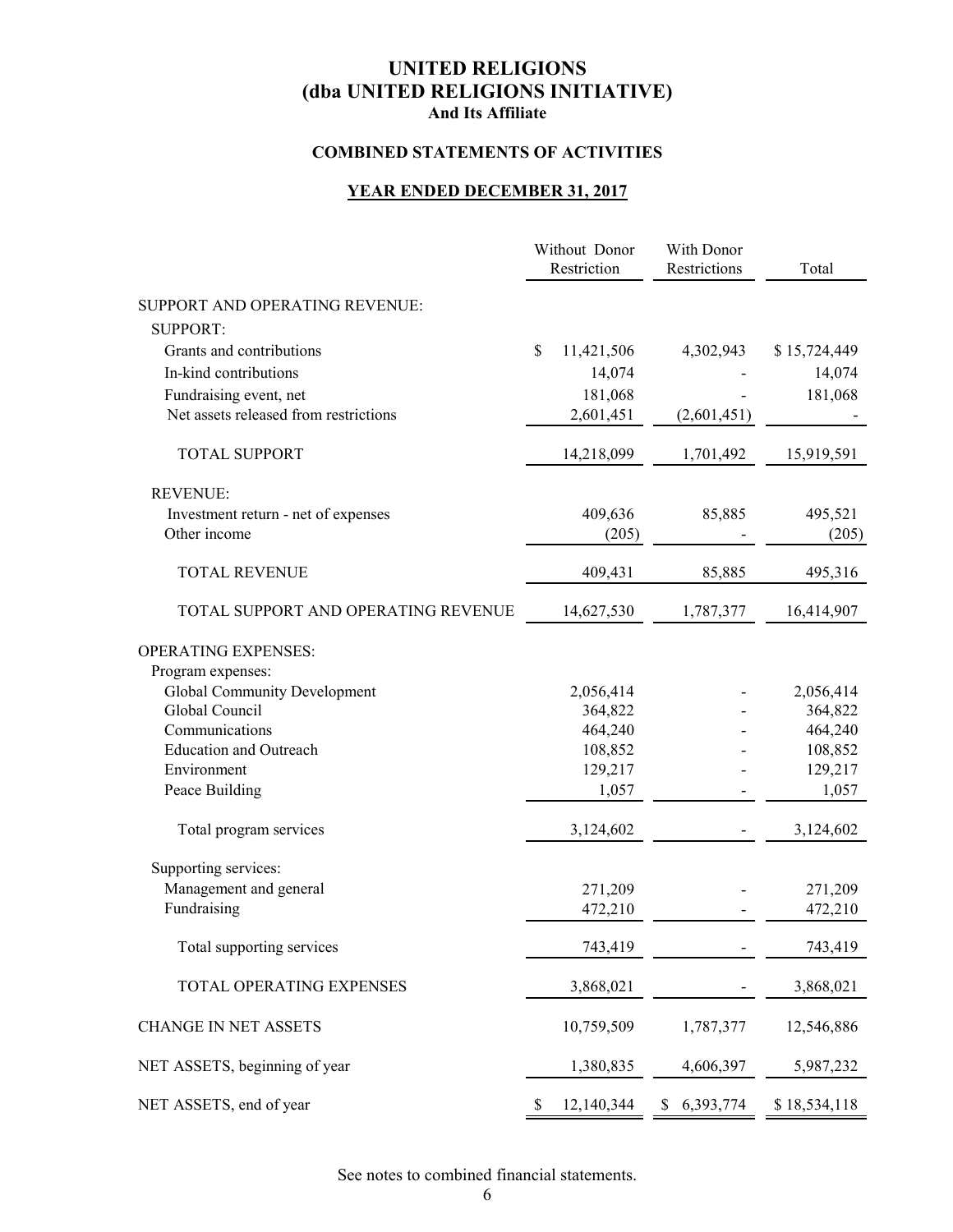### **UNITED RELIGIONS (dba UNITED RELIGIONS INITIATIVE) And Its Affiliate COMBINED STATEMENTS OF FUNCTIONAL EXPENSES**

### **YEAR ENDED DECEMBER 31, 2018**

|                                  | Program Services |                          |                |                          |                          |                          |               | Supportive Services     |                          |             |
|----------------------------------|------------------|--------------------------|----------------|--------------------------|--------------------------|--------------------------|---------------|-------------------------|--------------------------|-------------|
|                                  | Global           |                          |                |                          |                          |                          | Total         |                         |                          |             |
|                                  | Community        | Global                   |                | Education &              |                          |                          | Program       | Management &            |                          |             |
|                                  | Development      | Council                  | Communications | Outreach                 | Environment              | Peace Building           | Services      | General                 | Fundraising              | Total       |
| Personnel:                       |                  |                          |                |                          |                          |                          |               |                         |                          |             |
| <b>Salaries</b>                  | S<br>601,729     | 42,347<br>S              | \$<br>156,247  | \$<br>89,867             | 31,388<br>\$             | -S<br>3,247              | \$<br>924,825 | <sup>\$</sup><br>84,789 | \$368,805                | \$1,378,419 |
| Severance                        |                  |                          | 1,782          |                          |                          | $\overline{a}$           | 1,782         |                         |                          | 1,782       |
| Payroll taxes                    | 39,168           | 2,819                    | 10,731         | 6,041                    | 2,312                    | 213                      | 61,284        | 5,794                   | 25,109                   | 92,187      |
| Employee benefits                | 144,337          | 10,889                   | 33,119         | 9,853                    | 6,515                    | 926                      | 205,639       | 24,670                  | 80,339                   | 310,648     |
| Total personnel                  | 785,233          | 56,055                   | 201,879        | 105,761                  | 40,215                   | 4,386                    | 1,193,529     | 115,253                 | 474,253                  | 1,783,035   |
| Grants                           | 746,747          |                          |                |                          |                          |                          | 746,747       |                         |                          | 746,747     |
| Occupancy                        | 98,213           | 23,571                   | 15,714         | 13,750                   | 9,821                    |                          | 161,069       | 15,714                  | 19,642                   | 196,425     |
| Depreciation                     |                  |                          |                |                          |                          |                          |               | 108,781                 | $\blacksquare$           | 108,781     |
| Professional services            | 8,504            | 1,933                    | 63,293         | 1,284                    | 648                      |                          | 75,662        | 1,289                   | 12,030                   | 88,981      |
| Other professional services      | 54,658           | 300                      | 5,966          | $\overline{\phantom{a}}$ | $\overline{\phantom{a}}$ | $\overline{\phantom{a}}$ | 60,924        | 260                     | 5,936                    | 67,120      |
| M iscellaneous                   | 22,205           | 1,676                    | 4,190          | 1,676                    | 838                      | $\overline{a}$           | 30,585        | 3,352                   | 7,959                    | 41,896      |
| Travel - General                 | 23,818           | 5,899                    |                | L,                       |                          | 5,790                    | 35,507        | 469                     | 5,532                    | 41,508      |
| Global Conference                |                  | 38,565                   |                |                          | $\overline{a}$           | $\overline{\phantom{a}}$ | 38,565        |                         | $\overline{a}$           | 38,565      |
| Travel - Program                 | 30,947           | $\overline{\phantom{a}}$ |                | ٠                        |                          | $\overline{\phantom{a}}$ | 30,947        | L,                      | $\overline{a}$           | 30,947      |
| Meetings and Workshops, Training | 13,269           | 75                       | 104            | $\overline{a}$           | 1,046                    | $\blacksquare$           | 14,494        | 1,171                   | 13,180                   | 28,845      |
| Accounting fees                  | 11,250           | 2,700                    | 1,800          | 1,575                    | 1,125                    | $\blacksquare$           | 18,450        | 6,300                   | 2,250                    | 27,000      |
| Printing and copying             | 1,892            | 283                      | 21,388         | 164                      | 116                      | $\overline{\phantom{a}}$ | 23,843        | 190                     | 1,026                    | 25,059      |
| Equipment rental and maintenance | 9,305            | 2,233                    | 1,489          | 1,303                    | 931                      | $\overline{\phantom{a}}$ | 15,261        | 1,605                   | 1,861                    | 18,727      |
| Payroll fees                     | 7,513            | 1,800                    | 1,200          | 1,050                    | 750                      | $\overline{\phantom{a}}$ | 12,313        | 1,179                   | 1,500                    | 14,992      |
| Legal fees                       |                  | $\overline{\phantom{a}}$ |                | $\overline{\phantom{a}}$ | $\overline{\phantom{a}}$ | $\overline{\phantom{a}}$ |               | 14,528                  | $\overline{\phantom{a}}$ | 14,528      |
| Insurance                        | 5,489            | 389                      | 1,491          | 890                      | 298                      | 31                       | 8,588         | 259                     | 3,516                    | 12,363      |
| <b>Bank</b> fees                 |                  | $\overline{\phantom{a}}$ | $\overline{a}$ | $\overline{a}$           | $\overline{a}$           | $\overline{\phantom{a}}$ |               | 11,201                  | $\blacksquare$           | 11,201      |
| Internet/Web                     | 989              | 237                      | 5,977          | 139                      | 99                       | $\overline{a}$           | 7,441         | 257                     | 2,614                    | 10,312      |
| Postage and shipping             | 1,308            | 578                      | 2,011          | 140                      | 100                      | 175                      | 4,312         | 857                     | 3,282                    | 8,451       |
| Supplies                         | 365              | 19                       | 3,609          | 8                        | 6                        | $\overline{\phantom{a}}$ | 4,007         | 212                     | 2,168                    | 6,387       |
| Telephone                        | 3,073            | 331                      | 221            | 193                      | 138                      | $\overline{\phantom{a}}$ | 3,956         | 282                     | 276                      | 4,514       |
| Events/Programs/COL              |                  |                          |                |                          |                          |                          |               | $\blacksquare$          | 3,500                    | 3,500       |
| Dues and subscriptions           |                  |                          | 1,383          |                          |                          | $\overline{\phantom{a}}$ | 1,383         | 225                     | 506                      | 2,114       |
| Taxes, licenses and fees         |                  |                          |                |                          |                          |                          |               | 1,126                   | 225                      | 1,351       |
| Software purchase & maintenance  |                  |                          |                |                          |                          |                          |               |                         | 420                      | 420         |
| Total other expenses             | 1,039,544        | 80,589                   | 129,836        | 22,173                   | 15,916                   | 5,996                    | 1,294,054     | 169,257                 | 87,423                   | 1,550,734   |
| Total functional expenses        | 1,824,777<br>S   | \$136,644                | \$<br>331,715  | \$<br>127,934            | \$<br>56,131             | \$<br>10,382             | \$2,487,583   | S<br>284,510            | \$561,676                | \$3,333,769 |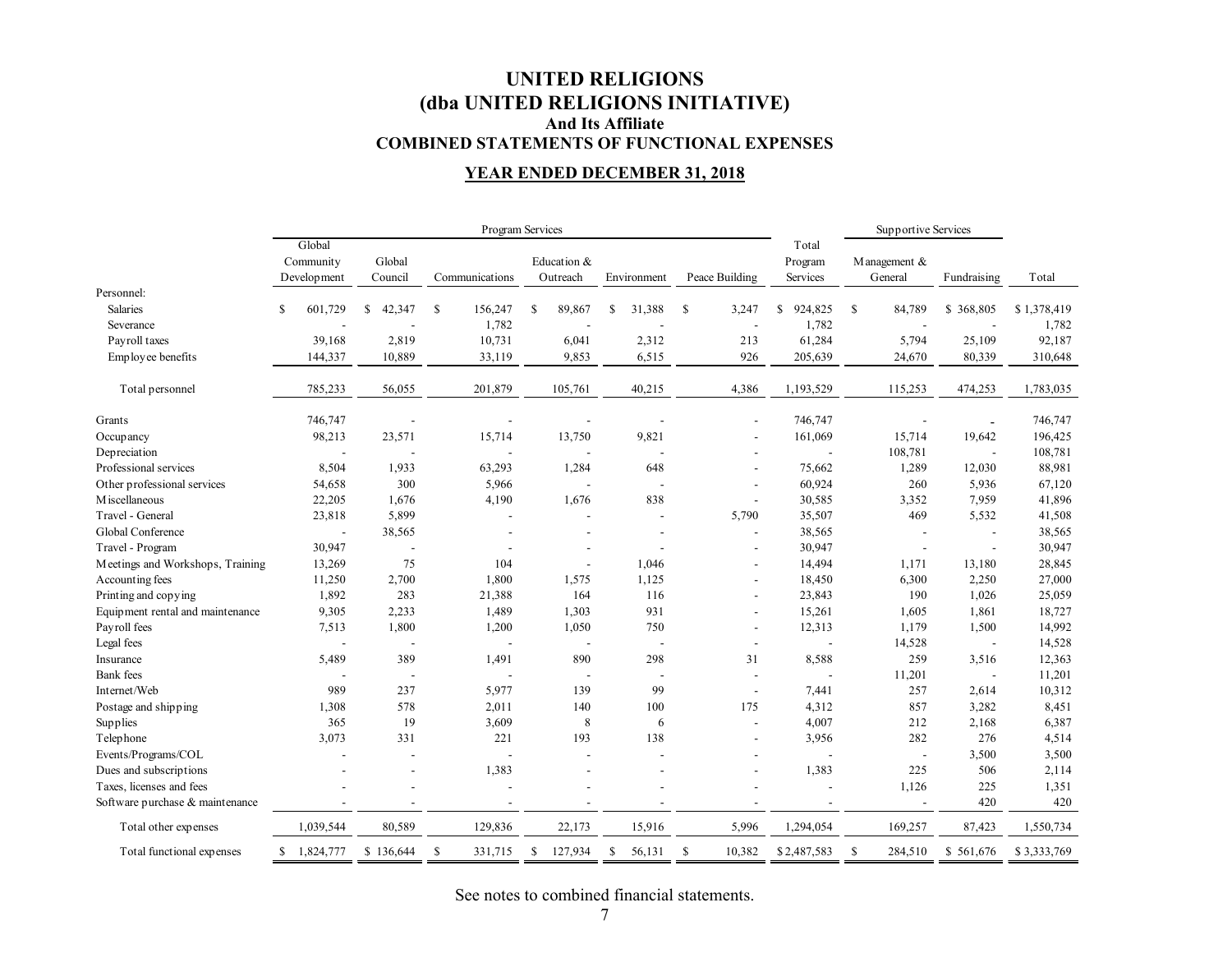### **UNITED RELIGIONS (dba UNITED RELIGIONS INITIATIVE) And Its Affiliate COMBINED STATEMENTS OF FUNCTIONAL EXPENSES**

### **YEAR ENDED DECEMBER 31, 2017**

|                                  | Program Services         |                          |                          |                         |                          |                          |                  | Supportive Services      |                          |             |
|----------------------------------|--------------------------|--------------------------|--------------------------|-------------------------|--------------------------|--------------------------|------------------|--------------------------|--------------------------|-------------|
|                                  | Global<br>Community      | Global                   |                          | Education &             |                          |                          | Total<br>Program | M anagement &            |                          |             |
|                                  | Development              | Council                  | Communications           | Outreach                | Environment              | Peace Building           | Services         | General                  | Fundraising              | Total       |
| Personnel:                       |                          |                          |                          |                         |                          |                          |                  |                          |                          |             |
| Salaries                         | S<br>633,687             | 98,151<br>S.             | 287,002<br><sup>\$</sup> | <sup>\$</sup><br>74,388 | <sup>\$</sup><br>68,032  | $\mathbb{S}$<br>779      | \$1,162,039      | <sup>S</sup><br>102,446  | \$324,558                | \$1,589,043 |
| Severance                        |                          |                          |                          |                         |                          | $\overline{\phantom{a}}$ |                  |                          |                          |             |
| Payroll taxes                    | 40,763                   | 6,782                    | 20,154                   | 4,866                   | 4,775                    | 51                       | 77,391           | 5,409                    | 22,589                   | 105,389     |
| Employee benefits                | 137,672                  | 22,139                   | 52,095                   | 7,140                   | 10,466                   | 221                      | 229,733          | 20,247                   | 54,470                   | 304,450     |
| Total personnel                  | 812,122                  | 127,072                  | 359,251                  | 86,394                  | 83,273                   | 1,051                    | 1,469,163        | 128,102                  | 401,617                  | 1,998,882   |
| Grants                           | 929,491                  |                          |                          |                         |                          |                          | 929,491          |                          | ÷,                       | 929,491     |
| Occupancy                        | 91,602                   | 21,984                   | 14,656                   | 12,824                  | 9,160                    | $\overline{\phantom{a}}$ | 150,226          | 14,656                   | 18,320                   | 183,202     |
| Global Conference (GC)           | $\overline{\phantom{a}}$ | 174,370                  |                          |                         |                          | $\overline{a}$           | 174,370          |                          | ÷,                       | 174,370     |
| Depreciation                     | $\overline{a}$           |                          |                          |                         |                          |                          |                  | 90,166                   | $\overline{\phantom{a}}$ | 90,166      |
| Other professional services      | 52,500                   | 15,552                   | $\overline{a}$           |                         | 500                      |                          | 68,552           | 390                      | $\overline{\phantom{a}}$ | 68,942      |
| Professional services            | 7,778                    | 1,866                    | 36,311                   | 1,089                   | 10,855                   | $\overline{\phantom{a}}$ | 57,899           | 1,771                    | 1,844                    | 61,514      |
| Travel - Program                 | 61,505                   | $\overline{\phantom{a}}$ |                          |                         |                          | $\overline{\phantom{a}}$ | 61,505           | $\overline{\phantom{a}}$ | $\overline{\phantom{a}}$ | 61,505      |
| Printing and copying             | 6,573                    | 1,304                    | 25,643                   | 761                     | 953                      | $\overline{\phantom{a}}$ | 35,234           | 554                      | 6,199                    | 41,986      |
| Travel - General                 | 19,923                   | 3,923                    | 630                      |                         | 8,945                    | $\overline{a}$           | 33,421           |                          | 7,726                    | 41,147      |
| M iscellaneous                   | 22,050                   | 3,206                    | 4,080                    | 956                     | 1,164                    | $\overline{a}$           | 31,456           | 2,423                    | 5,075                    | 38,954      |
| Meetings and Workshops, Training | 5,325                    | 4,791                    | 1,588                    |                         | 8,945                    | $\overline{\phantom{a}}$ | 20,649           | 7,477                    | 3,465                    | 31,591      |
| Accounting fees                  | 15,000                   | 3,600                    | 2,400                    | 2,100                   | 1,500                    |                          | 24,600           | 2,400                    | 3,000                    | 30,000      |
| Equipment Rental and Maintenance | 10,492                   | 2,517                    | 1,678                    | 1,468                   | 1,049                    | $\overline{\phantom{a}}$ | 17,204           | 1,810                    | 2,097                    | 21,111      |
| Supplies                         | 1,186                    | 988                      | 5,701                    | 1,019                   | 66                       | $\overline{\phantom{a}}$ | 8,960            | 5,522                    | 5,070                    | 19,552      |
| Payroll fees                     | 9,555                    | 2,293                    | 1,529                    | 1,338                   | 956                      | $\overline{a}$           | 15,671           | 1,536                    | 1,904                    | 19,111      |
| Insurance                        | 6,776                    | 747                      | 2,248                    | 571                     | 530                      | 6                        | 10,878           | 609                      | 2,446                    | 13,933      |
| Internet/Web                     | 832                      | 182                      | 5,114                    | 106                     | 80                       | $\overline{a}$           | 6,314            | 220                      | 3,436                    | 9,970       |
| Postage and shipping             | 221                      | 40                       | 34                       |                         | 432                      | $\overline{\phantom{a}}$ | 728              | 2,206                    | 5,124                    | 8,058       |
| <b>Bank</b> fees                 | $\overline{a}$           | $\overline{\phantom{a}}$ | ÷,                       |                         | $\overline{\phantom{a}}$ | $\overline{\phantom{a}}$ |                  | 6,946                    | $\overline{\phantom{a}}$ | 6,946       |
| Telephone                        | 3,483                    | 388                      | 259                      | 226                     | 739                      |                          | 5,095            | 262                      | 342                      | 5,699       |
| Software purchase & maintenance  |                          | $\overline{a}$           | 2,622                    |                         | $70\,$                   | $\overline{\phantom{a}}$ | 2,692            |                          | 2,843                    | 5,535       |
| Legal fees                       |                          | $\overline{a}$           | $\overline{a}$           |                         |                          | $\overline{a}$           |                  | 3,631                    |                          | 3,631       |
| Events/Programs/COL              |                          |                          |                          |                         |                          |                          |                  | $\overline{\phantom{a}}$ | 1,702                    | 1,702       |
| Taxes, licenses and fees         |                          |                          |                          |                         |                          |                          |                  | 528                      | $\overline{\phantom{a}}$ | 528         |
| Dues and subscriptions           |                          |                          | 495                      |                         |                          |                          | 495              |                          |                          | 495         |
| Total other expenses             | 1,244,292                | 237,751                  | 104,989                  | 22,458                  | 45,945                   | 6                        | 1,655,439        | 143,107                  | 70,593                   | 1,869,139   |
| Total functional expenses        | 2,056,414<br>\$          | \$364,822                | <sup>\$</sup><br>464,240 | \$<br>108,852           | 129,217<br>-S            | \$<br>1,057              | \$3,124,602      | <sup>\$</sup><br>271,209 | \$472,210                | \$3,868,021 |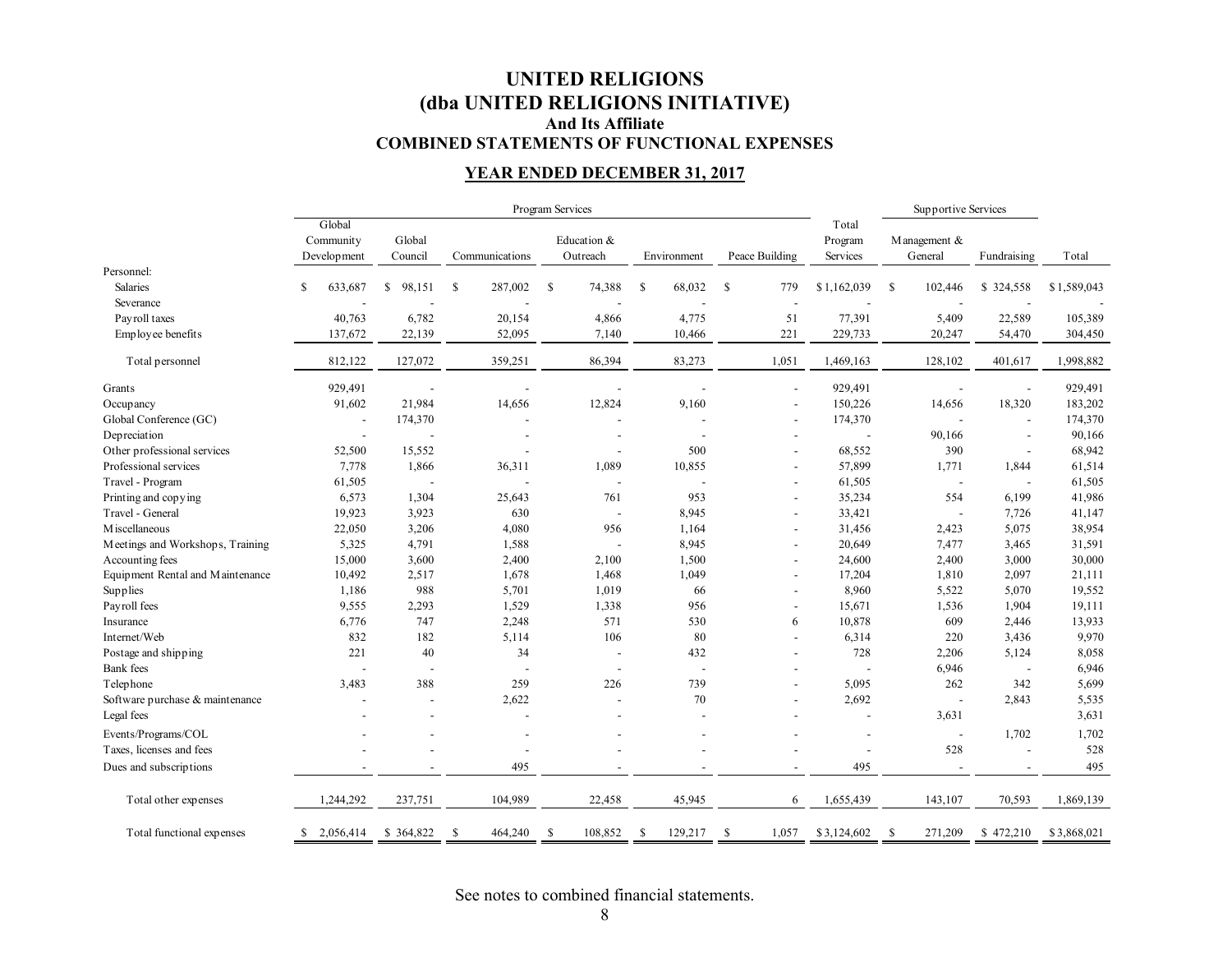### **COMBINED STATEMENTS OF CASH FLOWS**

|                                                                                                            | Year Ended<br>December 31, 2018 | Year Ended<br>December 31, 2017 |              |
|------------------------------------------------------------------------------------------------------------|---------------------------------|---------------------------------|--------------|
| CASH FLOWS FROM OPERATING ACTIVITIES:                                                                      |                                 |                                 |              |
| Change in net assets                                                                                       | \$<br>(1,560,282)               | \$                              | 12,546,886   |
| Adjustments to reconcile change in net assets to net cash<br>provided (used) by operating activities:      |                                 |                                 |              |
| Depreciation and amortization                                                                              | 108,781                         |                                 | 90,166       |
| Net realized and unrealized (gains) loss on investments                                                    | 959,874                         |                                 | (396, 956)   |
| Donated stock                                                                                              | (26, 494)                       |                                 | (12,071)     |
| Loss on asset disposal                                                                                     |                                 |                                 | 300          |
| Donor restricted contributions held for long-term purposes<br>Changes in operating assets and liabilities: | (986, 445)                      |                                 | (155,500)    |
| Pledges receivable                                                                                         | 1,206,463                       |                                 | (2,827,483)  |
| Prepaid expenses and other assets                                                                          | 9,670                           |                                 | (15, 831)    |
| Deposits                                                                                                   | 7,275                           |                                 | (7,275)      |
| Accounts payable and accrued expenses                                                                      | (17,746)                        |                                 | 31,156       |
| Deferred revenue                                                                                           | (23,400)                        |                                 | 16,305       |
| NET CASH PROVIDED (USED) BY OPERATING                                                                      |                                 |                                 |              |
| <b>ACTIVITIES</b>                                                                                          | (322, 304)                      |                                 | 9,269,697    |
| CASH FLOWS FROM INVESTING ACTIVITIES:                                                                      |                                 |                                 |              |
| Purchases of equipment                                                                                     | (1,920)                         |                                 |              |
| Purchases of intangible assets                                                                             | (44, 601)                       |                                 | (102, 258)   |
| Purchases of securities                                                                                    | (10, 388, 826)                  |                                 | (11,908,295) |
| Interest and dividends reinvested                                                                          | (249, 781)                      |                                 | (112, 445)   |
| Proceeds from sales of investments                                                                         | 9,836,915                       |                                 | 3,172,750    |
| NET CASH USED BY INVESTING                                                                                 |                                 |                                 |              |
| <b>ACTIVITIES</b>                                                                                          | (848, 213)                      |                                 | (8,950,248)  |
| CASH FLOWS FROM FINANCING ACTIVITIES:<br>Donor restricted contributions held for long-term purposes        | 986,445                         |                                 | 155,500      |
| NET CASH PROVIDED BY FINANCING                                                                             |                                 |                                 |              |
| <b>ACTIVITIES</b>                                                                                          | 986,445                         |                                 | 155,500      |
| NET INCREASE (DECREASE) IN CASH AND CASH EQUIVALENTS                                                       | (184,072)                       |                                 | 474,949      |
| CASH AND CASH EQUIVALENTS, beginning of year                                                               | 1,117,953                       |                                 | 643,004      |
| CASH AND CASH EQUIVALENTS, end of year                                                                     | \$<br>933,881                   | \$                              | 1,117,953    |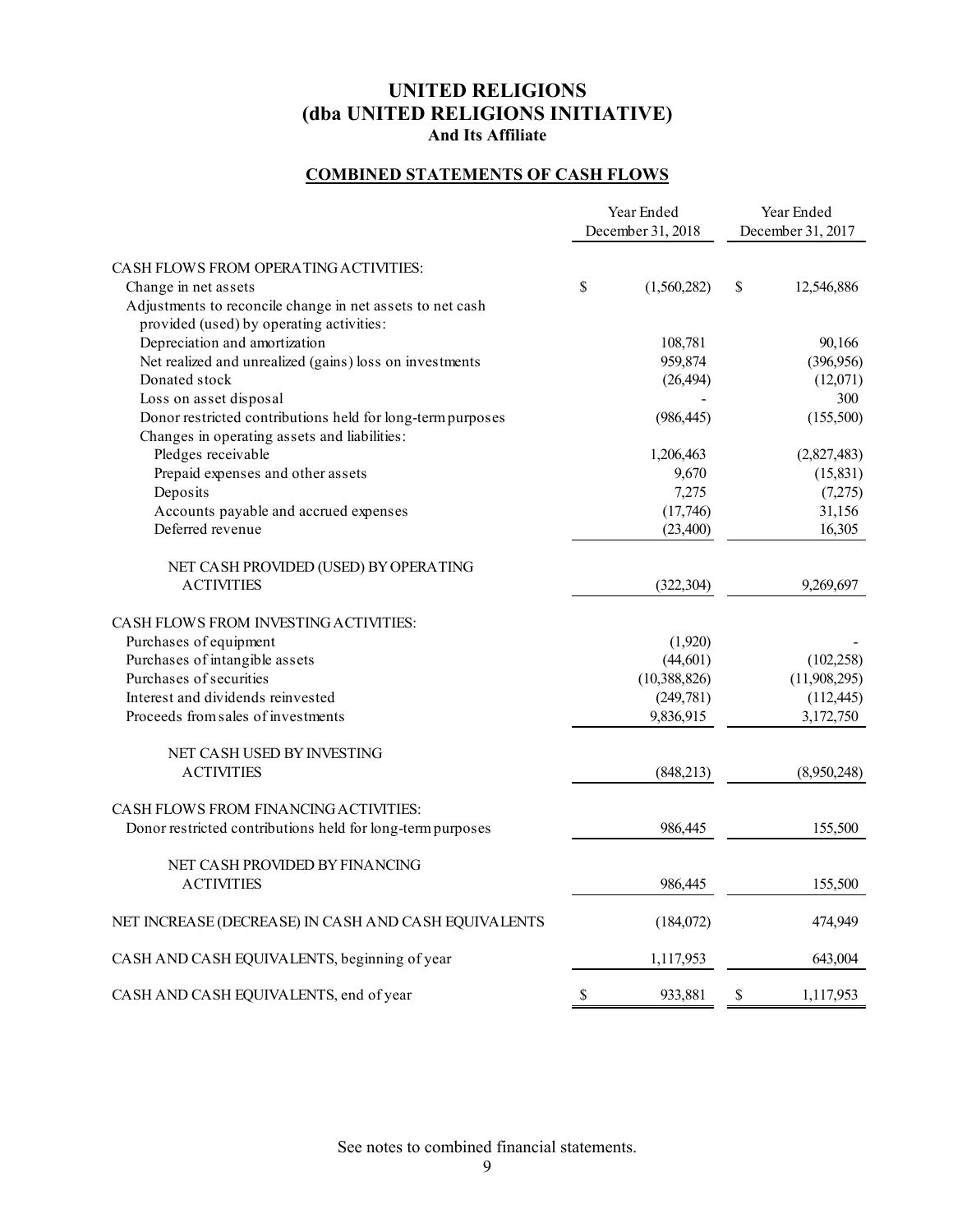#### **NOTES TO COMBINED FINANCIAL STATEMENTS - DECEMBER 31, 2018 AND DECEMBER 31, 2017**

#### **Note 1. DESCRIPTION OF ORGANIZATION AND NATURE OF ACTIVITIES:**

Since inception, URI's network has grown to nearly 1,000-member groups in 109 countries. Each group, called Cooperation Circles (CCs), is comprised of people representing at least three different religions, traditions or beliefs willing to engage in interfaith dialogue and collaborate on humanitarian efforts in their community. Utilizing this dual strategy approach, these Cooperation Circles care for refugees, educate children, prevent violence against women, clean rivers, provide medical care, resolve conflicts, and negotiate peace – among many other local and global key issue.

Founded in 2000, United Religions Initiative (URI) is a  $501(c)(3)$  international organization registered in the State of California. Its purpose is to promote enduring, daily interfaith cooperation by engaging people at the grassroots level to build bridges of understanding across religious and cultural differences and work together for the good of their communities and the world. We implement our mission by creating a vital transformative network that connects, enables, trains and amplifies the work of locally based groups. URI's network enables grassroots leaders to selforganize in accord with URI's purpose and principles, implement local initiatives, exchange inspiration, ideas and knowledge, and deepen mutual understanding and respect through strong interpersonal relationships. URI's network strengthens the capacity of member groups and organizations to engage in community actions that meet their most pressing needs, such as poverty, conflict resolution, environmental sustainability, education, women's empowerment, inter-religious dialogue and advocacy for human rights.

The United Religions Initiative Foundation is an independent  $501(c)(3)$  organization which was created by the URI's Global Council (URI's international Board of Trustees) as a competent, trustworthy vehicle for investing and managing a major endowment dedicated to supporting URI's core activities around the world. The officers of the Foundation, whose members are approved by the Global Council, oversee URI investments and monitor endowment investment performance and the usage of funds by the URI organization; communicate regularly with the Global Council to receive its guidance and understand organizational needs as well as to inform and guide the Global Council about URI investments.

URI Activities include:

**Global Network Development:** In 18 years, URI has grown from 83 founding member organizations, called Cooperation Circles (CCs), to nearly 1,000 groups in 109 countries. Collectively, CCs have more than 600,000 members and touch the lives of millions of people around the world. URI's unique global network of grassroots CCs calls forth locally initiated actions by self-supporting groups and organizations. CCs can be small groups organizing for the first time or well-established organizations. Every CC must have at least seven members, three of whom must be from a different religion, spiritual expression or indigenous tradition.

URI's organizational structure includes eight regions which are staffed by 17 regional coordinators who supervise regional staff, coordinate regional leadership teams that include trustees, and Cooperation Circle members. The primary work of the regional bases is to provide direct communication with and network support for CCs. Network benefits include: helping CCs build capacity, raising visibility for CC work, assisting CCs in creating partnerships, connecting with policy-makers, organizing local and regional gatherings and trainings, and seeding new CCs.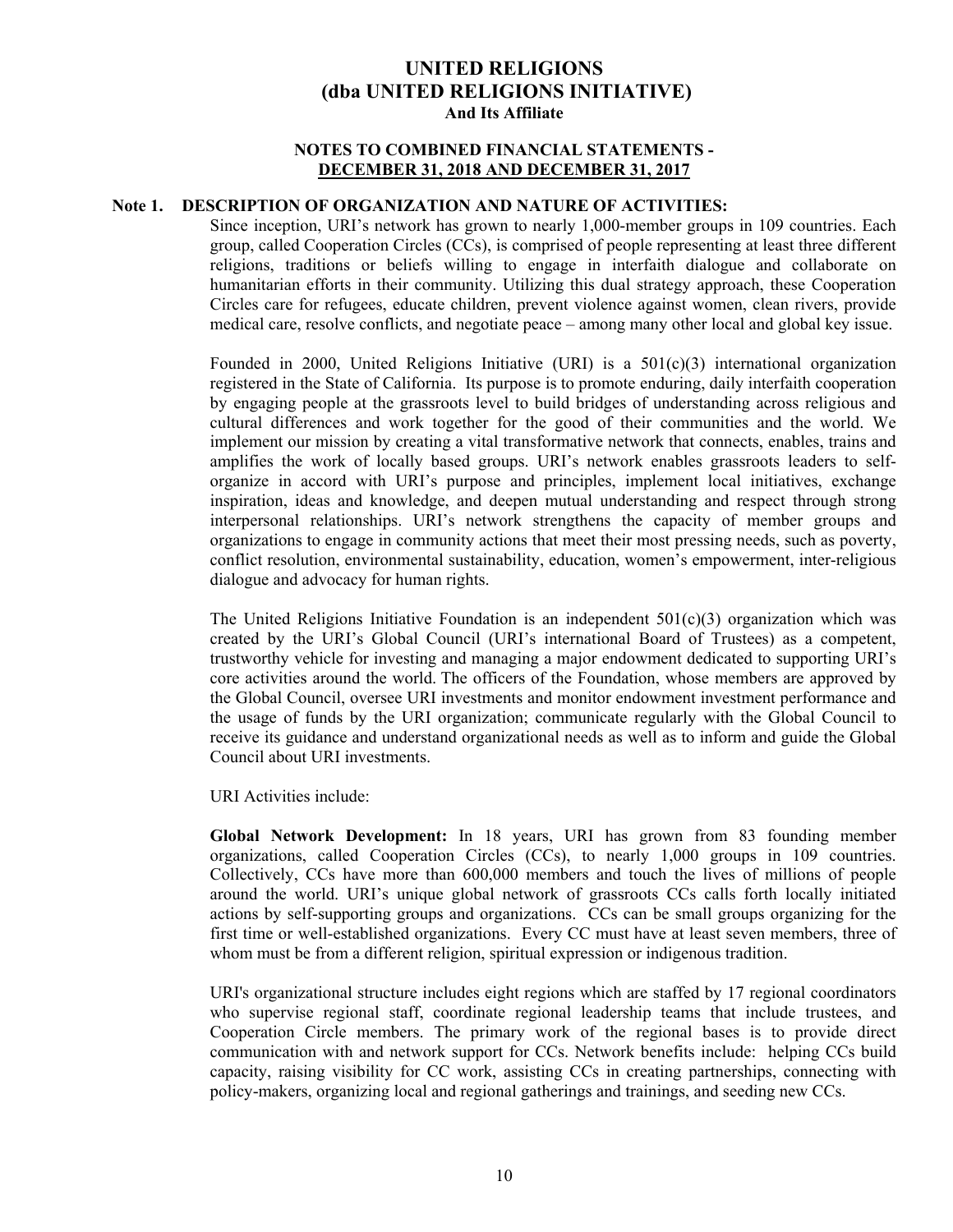#### **NOTES TO COMBINED FINANCIAL STATEMENTS - DECEMBER 31, 2018 AND DECEMBER 31, 2017**

#### **Note 1. DESCRIPTION OF ORGANIZATION AND NATURE OF ACTIVITIES (Continued):**

**Global Network Development (continued):** CCs are inspired and sustained in their work by active participation in URI's vital network with other CCs with whom they generate connection, communication, co-mentoring and shared learning. URI's Global Support Office, which is based in San Francisco, provides accountability, training and consultation for regional coordinators, regional staff and regional leadership teams.

URI's Global Support Office oversees the operations of the URI network, energizing the network by supporting regional leadership teams, creating a flow of quality information, maintaining a CC member database, managing finance, publicizing CC impact worldwide, engaging in fundraising, and providing focused resource support and training in areas such as conflict transformation, the environment, women's empowerment, and youth leadership. The Executive Director, Chair of the URI Global Council and URI's President, working on behalf of an elected 30-member Global Council of Trustees, lead the URI network and are supported by 16 global support staff.

**Global Council:** The Global Council (URI's international board of trustees) is URI's governing body. With trustees from 22 countries representing diverse religious and indigenous traditions, the Global Council brings its grassroots experience to URI's ongoing strategic planning, network development and global engagement and serves to increase URI's presence all over the world. The Global Council currently meets once a year in person, and three times a year by video conference call. In between these meetings, the Council operates through working committees that communicate by email and conference calls. Members of the Global Council also represent regions and sit on Regional Leadership Teams that plan and implement regional strategies to build network benefits to member CCs and develop collective global campaigns, such as mobilizing CCs around the world to participate in the International Day of Peace on September 21.

**Communications:** URI's international network relies on a robust communication system. URI's global website, www.uri.org, is designed to magnify URI's impact, highlight CC successes, connect CCs, provide resource information to CCs, and encourage global campaigns for collective global action and more. Additionally, URI produces bi-weekly e-newsletters called YOU ARE I, a print newsletter series called InterAction, an Annual Report, as well as other print, online and multimedia collateral for the network. In the social media domain, URI is enhanced by engaging audiences on Facebook, Twitter and YouTube. Communications also includes managing press relations and facilitating an accessible exchange of resources and best practices within the different regions to create stronger communities of practice within URI. Given fast paced technological change, Communications studies new systems, makes recommendations to URI and has launched a new website in 2017.

**Education and Outreach:** To strengthen the effectiveness of CCs to accomplish their goals, exchanges of various kinds of expertise take place among CC members. URI provides training to help CCs effectively take part in a global network of support and provides CCs with in-depth interviews that deepen understanding of their impact and potential. URI designs local, national and regional gatherings for CCs to meet face-to-face to share resources, receive training, and give and receive mutual support. URI collaborates with member groups worldwide to assess the impact of belonging to the URI network as both contributors to the network and receivers of benefits.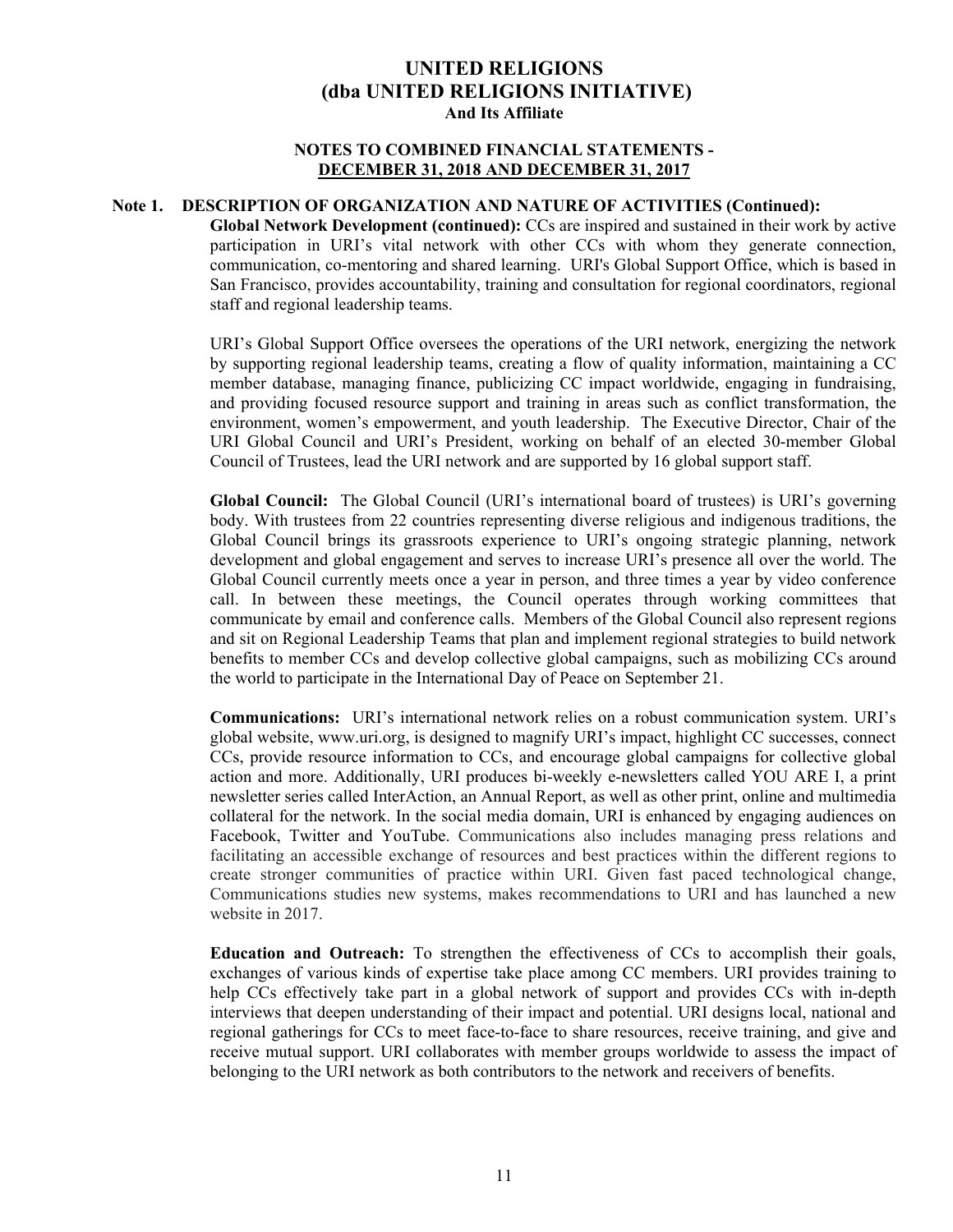#### **NOTES TO COMBINED FINANCIAL STATEMENTS - DECEMBER 31, 2018 AND DECEMBER 31, 2017**

#### **Note 1. DESCRIPTION OF ORGANIZATION AND NATURE OF ACTIVITIES (Continued):**

**Education and Outreach (continued):** URI's website includes an interfaith teachers' curriculum for elementary and middle school students, as well as an extensive resource section. In addition to educational support, CC members, staff and the Global Council engage in strategic networking, both to share URI's work and to promote new partnerships to support the development of that work. Extensive work is underway in several regions to increase partnerships between CCs, other NGOs, government and civic groups to strengthen network support and resource sharing. URI actively works with several United Nations agencies and other like-mined non-profits to build effective partnerships between UN Development Goals and the work of CCs throughout the world. URI now has formal MOUs (Memorandums of Understanding) with the Office of Genocide Prevention at the United Nations, UNFPA (The United Nations Population Fund), WEA (Women's Earth Alliance), Launching Leaders, The World Tolerance Summit, and Unity Earth.

**Focused Resource Support:** URI provides targeted resources to support the global CC network in the areas of: conflict resolution, women's empowerment, environmental issues and youth leadership. CCs, as well as individuals and organizations with specific expertise and resources in these areas, provide an effective channel of communication, creative resourcing and education to strengthen CC capacity. URI plans to expand focused training and support in the areas of conflict resolution, environment, etc.

URI has a Youth Leadership Program (YLP) that attracts, educates, and develops capacities of youth and young adults as a next generation of compassionate and effective interfaith leaders. YLP facilitates leadership training for youth and young adults, including skill building in community mapping, project design, management and evaluation with a focus on service learning. YLP also organizes a year-long Youth Ambassadors Program that provides in-depth, experiential leadership opportunities culminating in a collaborative service project. YLP seeks to develop diverse and strong regional networks of young leaders, offering platforms for dialogue, best practice sharing and information exchange, as well as a way to build locally relevant interfaith programming that meets the specific needs of youth in each region.

In 2018, URI and Launching Leaders ran youth empowerment and entrepreneurship programs in East Africa. And URI and WEA (Women's Earth Alliance) teamed up to pilot The Ripple Academy, a training program for grassroots women leaders in environmental sustainability. The first pilot program involved 40 participants and was held in North India.

#### **Note 2. SUMMARY OF SIGNIFICANT ACCOUNTING POLICIES:**

The following is a summary of the significant accounting policies followed in the preparation of the accompanying financial statements:

#### Principles of combination:

The combined financial statements include the accounts of United Religions (dba United Religions Initiative), and its Affiliate, The United Religions Initiative Foundation, Inc., a California non-profit organization (collectively the "Organization"). The entities are combined as a result of the common management. All material intercompany balances and transactions have been eliminated.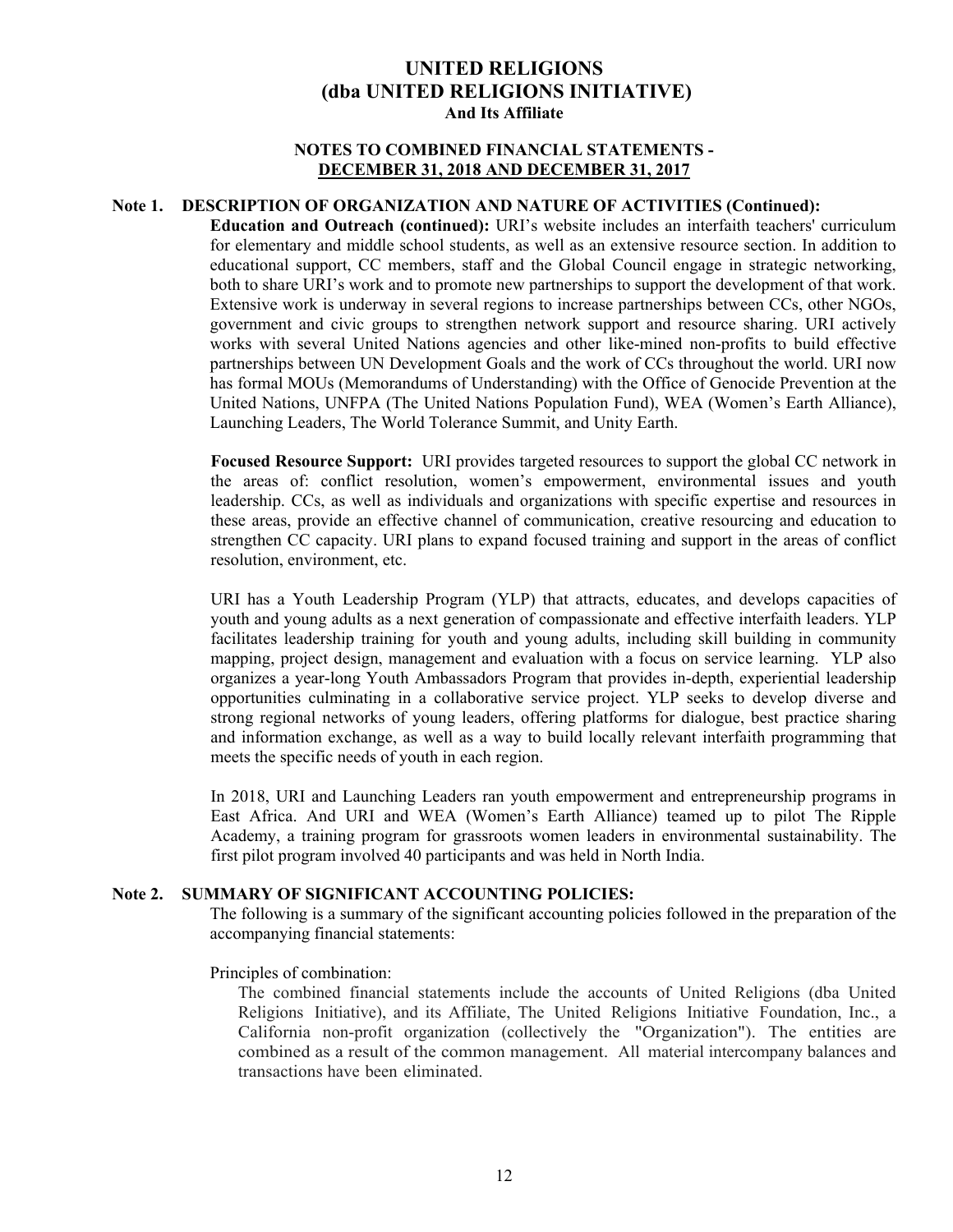#### **NOTES TO COMBINED FINANCIAL STATEMENTS - DECEMBER 31, 2018 AND DECEMBER 31, 2017**

### **Note 2. SUMMARY OF SIGNIFICANT ACCOUNTING POLICIES (Continued):**

#### Basis of accounting:

The Organization maintains its records using the accrual basis of accounting.

#### Financial statement presentation:

 On August 18, 2016, t he FASB issued Accounting Standards Update (ASU) 2016-14, *Notfor-Profit Entities (Topic 958)- Presentation of Financial Statements of Not-for-Profit Entities*. The update addresses the complexity and understandability of net asset classification, deficiencies in information about liquidity and availability of resources, and the lack of consistency in the type of information provided about expenses and investment return. The Organization has implemented ASU 2016-14 and have adjusted the presentation in these financial statements accordingly. The ASU has been applied retrospectively to all periods presented.

The Organization reports information regarding its financial position and its activities according to the following net asset classifications: Without donor restrictions (including board designated amounts) and with donor restrictions. Net assets with donor restrictions are reclassified to without donor restrictions upon satisfaction of the time or purpose restrictions.

Cash and cash equivalents:

For purposes of the statement of cash flows, the Organization considers all unrestricted, highly liquid investments with an initial maturity of three months or less to be cash equivalents.

The Organization maintains its cash and money market account balances at financial institutions located in San Francisco, California. Such balances with any one institution may, at times, be in excess of federally insured amounts. Risks associated with cash and cash equivalents are mitigated by banking with creditworthy institutions. The Organization has not experienced any losses in such accounts and believes it is not exposed to any significant credit risk.

#### Investments:

Investments include mutual funds that are recorded at their published fair market value and stock donations received at year end that have not been liquidated that are valued at fair market value at the date of donation and adjusted to the fair market value at year end.

#### Fair value:

Professional accounting standards establishes a framework for measuring fair value. That framework provides a fair value hierarchy that prioritizes the inputs to valuation techniques used to measure fair value. The hierarchy gives the highest priority to unadjusted quoted prices in active markets for identical assets or liabilities (level 1 measurements) and the lowest priority to unobservable inputs (level 3 measurements). The three levels of the fair value hierarchy under professional accounting standards are described as follows: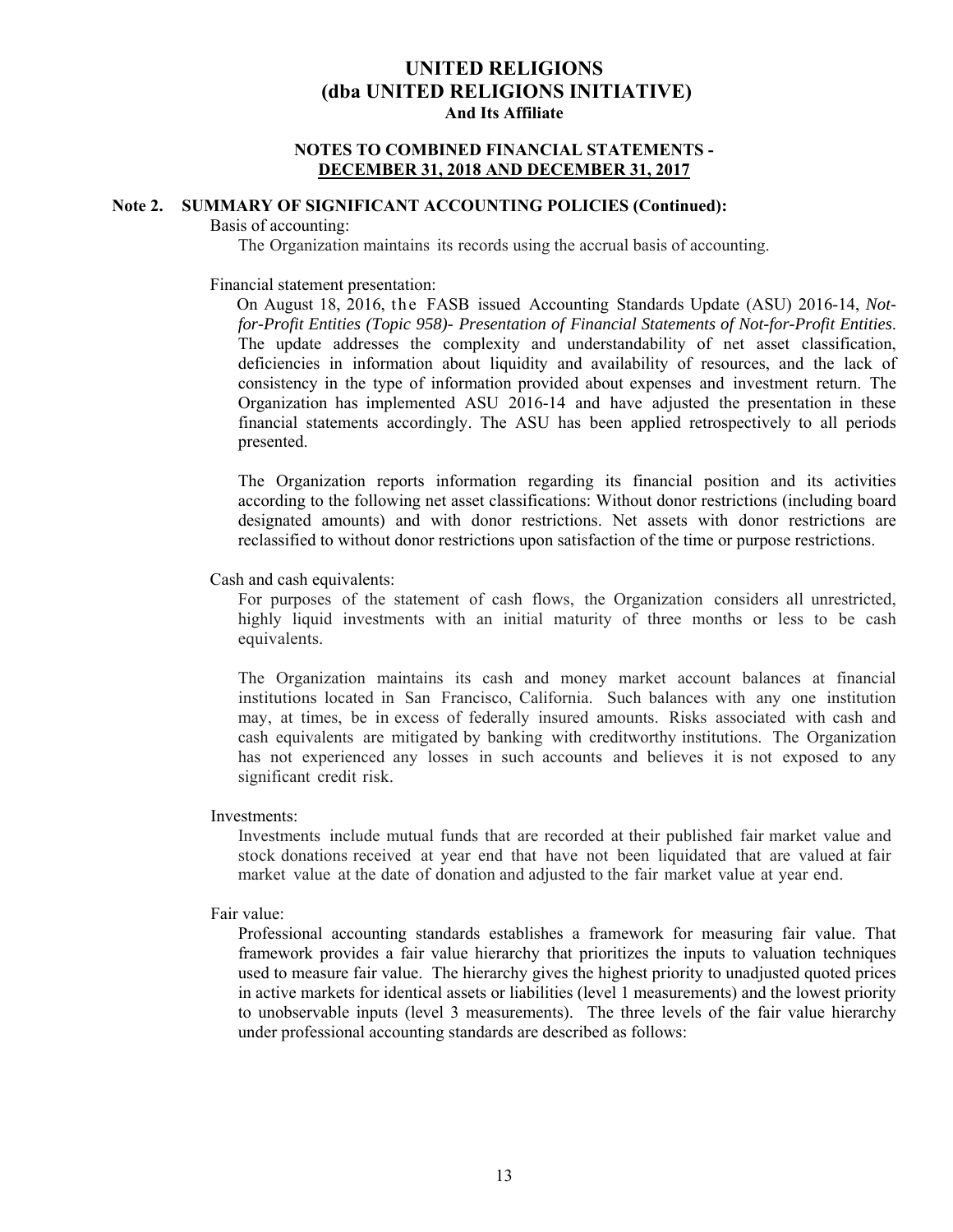#### **NOTES TO COMBINED FINANCIAL STATEMENTS - DECEMBER 31, 2018 AND DECEMBER 31, 2017**

### **Note 2. SUMMARY OF SIGNIFICANT ACCOUNTING POLICIES (Continued):**

Fair value (continued):

| Level 1 | Inputs to the valuation methodology are unadjusted quoted prices for identical<br>assets or liabilities in active markets that the Organization has the ability to<br>access.                                                                                                                                                                                                                                                                                                                                                                                                              |
|---------|--------------------------------------------------------------------------------------------------------------------------------------------------------------------------------------------------------------------------------------------------------------------------------------------------------------------------------------------------------------------------------------------------------------------------------------------------------------------------------------------------------------------------------------------------------------------------------------------|
| Level 2 | Inputs to the valuation methodology include:<br>• quoted prices for similar assets or liabilities in active markets;<br>quoted prices for identical or similar assets or liabilities in inactive markets;<br>inputs other than quoted prices that are observable for the asset or liability;<br>• inputs that are derived principally from or corroborated by observable market<br>data by correlation or other means.<br>If the asset or liability has a specified (contractual) term, the level 2 input must<br>be observable for substantially the full term of the asset or liability. |

Level 3 Inputs to the valuation methodology are unobservable and significant to the fair value measurement.

The asset or liability's fair value measurement level within the fair value hierarchy is based on the lowest level of any input that is significant to the fair value measurement. Valuation techniques used need to maximize the use of observable inputs and minimize the use of unobservable inputs.

The Organization invests in various investments. Investments are exposed to various risks, such as interest rate, market and credit risk. Due to the level of risk associated with certain investments, it is at least reasonably possible that changes in the values of those investments will occur in the near term and that such changes could materially affect the amounts reported on the statement of financial position.

Grants and pledges receivable:

The Organization recognizes all unconditional grants and pledges in the period notified. Conditional promises to give are recognized when the conditions on which they depend are substantially met. Amounts that are restricted by the donor/grantor are reported as increases in net assets with donor restrictions. When a restriction expires, net assets with donor restrictions are reclassified to net assets without donor restrictions.

Management uses the specific identification method for establishing an allowance for uncollectible receivables. No allowance was deemed necessary at December 31, 2018 and December 31, 2017. It is the Organization's policy to charge off uncollectible grant and pledge receivables when management determines the receivable will not be collected.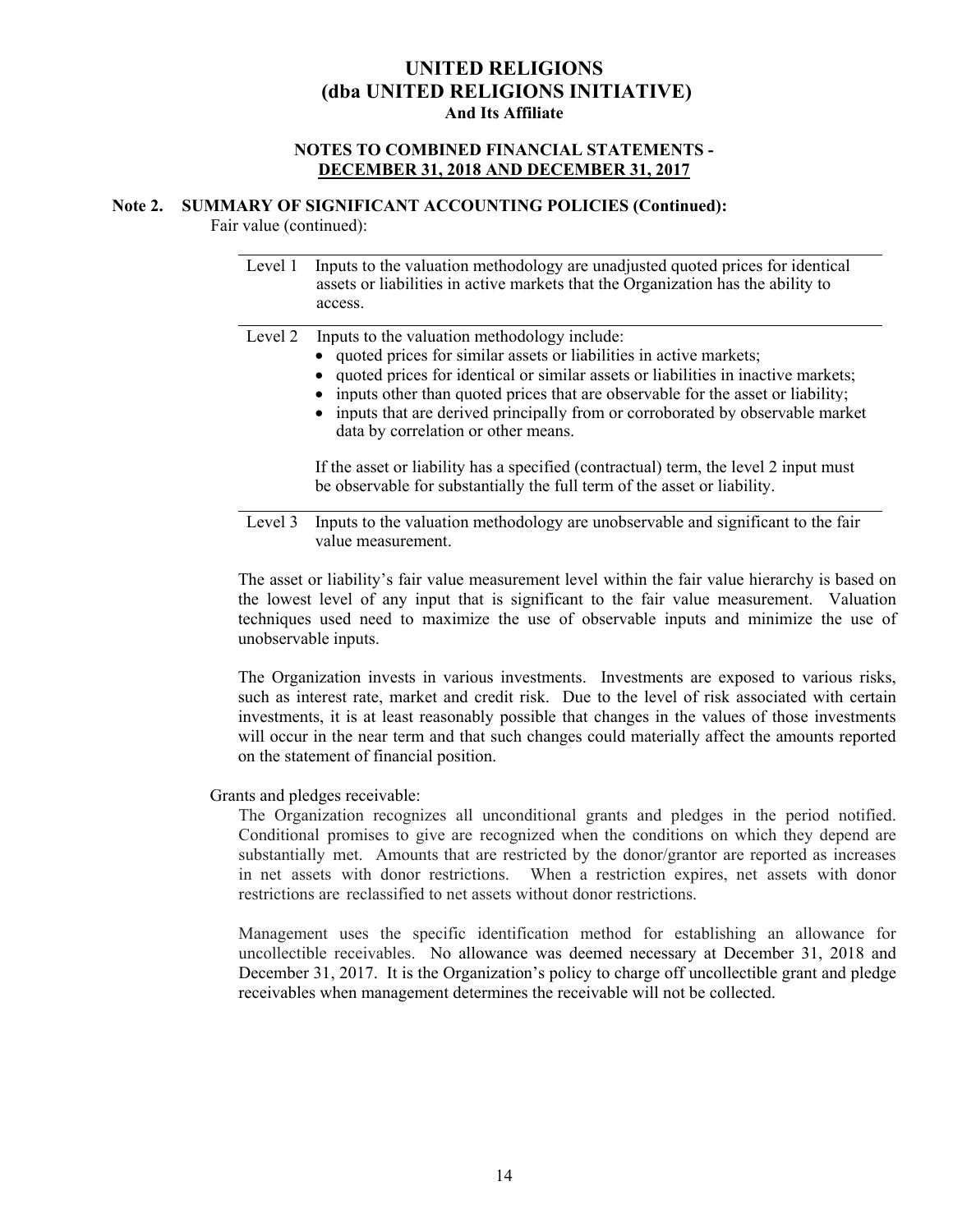#### **NOTES TO COMBINED FINANCIAL STATEMENTS - DECEMBER 31, 2018 AND DECEMBER 31, 2017**

#### **Note 2. SUMMARY OF SIGNIFICANT ACCOUNTING POLICIES (Continued):**

#### Equipment and improvements:

Equipment and improvements greater than \$1,500 purchased with estimated useful lives in excess of one year are capitalized at cost. Donated assets are capitalized at the fair market value on the date of receipt. Depreciation is computed on the straight-line method using estimated useful lives, generally over five years.

#### Income tax status:

United Religions and the Foundation are recognized as public charities exempt from federal and California income taxes under Section  $501(c)(3)$  of the Internal Revenue Code and Section 23701 of the California Revenue and Taxation Code. Accordingly, no provision has been made for such taxes in the accompanying combined financial statements.

#### Functional allocation of expenses:

The costs of providing various programs and other activities have been summarized on a functional basis in the statement of activities and in the statement of functional expenses. Accordingly, certain costs have been allocated among the programs and supporting services benefited. The Organization pools common costs that benefit all its activities and allocates them to all activities based on the estimated amount of time spent by staff in each activity. Salaries and related expenses were allocated based on estimated employee time worked in each activity.

#### In-kind contributions:

The Organization records contributed goods and services at fair value. Services are recorded if they:

- 1) Create or enhance a non-financial asset or,
- 2) Would typically need to be purchased by the Organization if they had not been provided by contribution; they require special skills and are provided by individuals with those skills. During the years ended December 31, 2018 and December 31, 2017, the Organization recognized \$44,417 and \$14,074, respectively, in contributed goods and services.

Grants and contributions:

Contributions and grants are reflected in the accounts of the Organization when their receipt is reasonably assured. All contributions and grants are considered to be available for unrestricted use unless specifically restricted by the donor or granting agency.

The Organization reports gifts of cash and other assets as restricted support if they are received with donor stipulations that limit the use of the donated assets. When a donor restriction expires, that is, when a stipulated time restriction ends or purpose of restriction is accomplished, net assets with restrictions are reclassified to net assets without donor restrictions and reported in the statement of activities as net assets released from restrictions.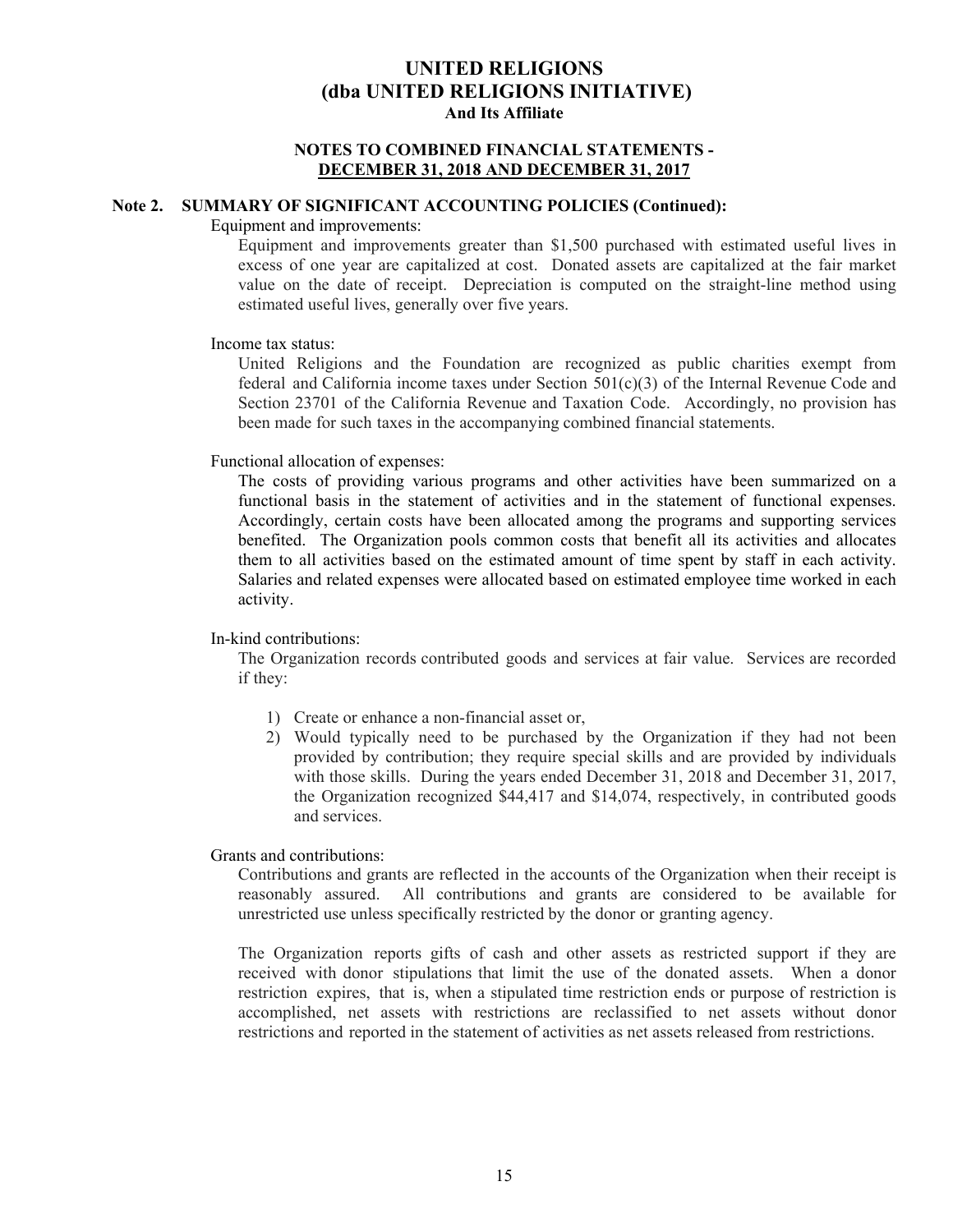#### **NOTES TO COMBINED FINANCIAL STATEMENTS - DECEMBER 31, 2018 AND DECEMBER 31, 2017**

### **Note 2. SUMMARY OF SIGNIFICANT ACCOUNTING POLICIES (Continued):**

Grants and contributions (continued):

The Organization reports gifts of property and equipment as unrestricted support unless explicit donor stipulations specify how the donated assets must be used. Gifts of long-lived assets with explicit restrictions that specify how the assets are to be used and gifts of cash or other assets that must be used to acquire long-lived assets are reported as restricted support.

Date of management's review:

Management has evaluated events through June 24, 2019, the date which the financial statements were available for issue. Management has concluded that there were no subsequent events required to be disclosed or recognized in the financial statements.

#### **Note 3. NATURE OF ESTIMATES:**

The preparation of financial statements in conformity with accounting principles generally accepted in the United States of America requires management to make estimates and assumptions that affect certain reported amounts of assets and disclosures. Accordingly, actual results could differ from those estimates.

#### **Note 4. CONCENTRATIONS**:

During the year ended December 31, 2018, the Organization had two donors who accounted for 81% of the pledges receivable and three donors who accounted for 58% of public support. During the year ended December 31, 2017, the Organization had one donor who accounted for 81% of the pledges receivable and two donors who accounted for 90% of public support.

### **Note 5. LIQUIDITY AND AVAILABILITY:**

Financial assets available for general expenditure, that is, without donor or other restrictions limiting their use, within one year of the balance sheet date, comprise the following:

| Cash and cash equivalents               | S | 933,880   |
|-----------------------------------------|---|-----------|
| Investments                             |   | 4,481     |
| Pledges receivable -current portion     |   | 1,131,103 |
| Other receivables                       |   | 11,528    |
| Investments - strategic reserve portion |   | 1,195,867 |
| Endowment spending availability:        |   |           |
| Board designated quasi-endowment at 5%  |   | 507,887   |
| Restricted endowment funds at 4%        |   | 87,184    |
| Financial assets available              |   | 3,871,930 |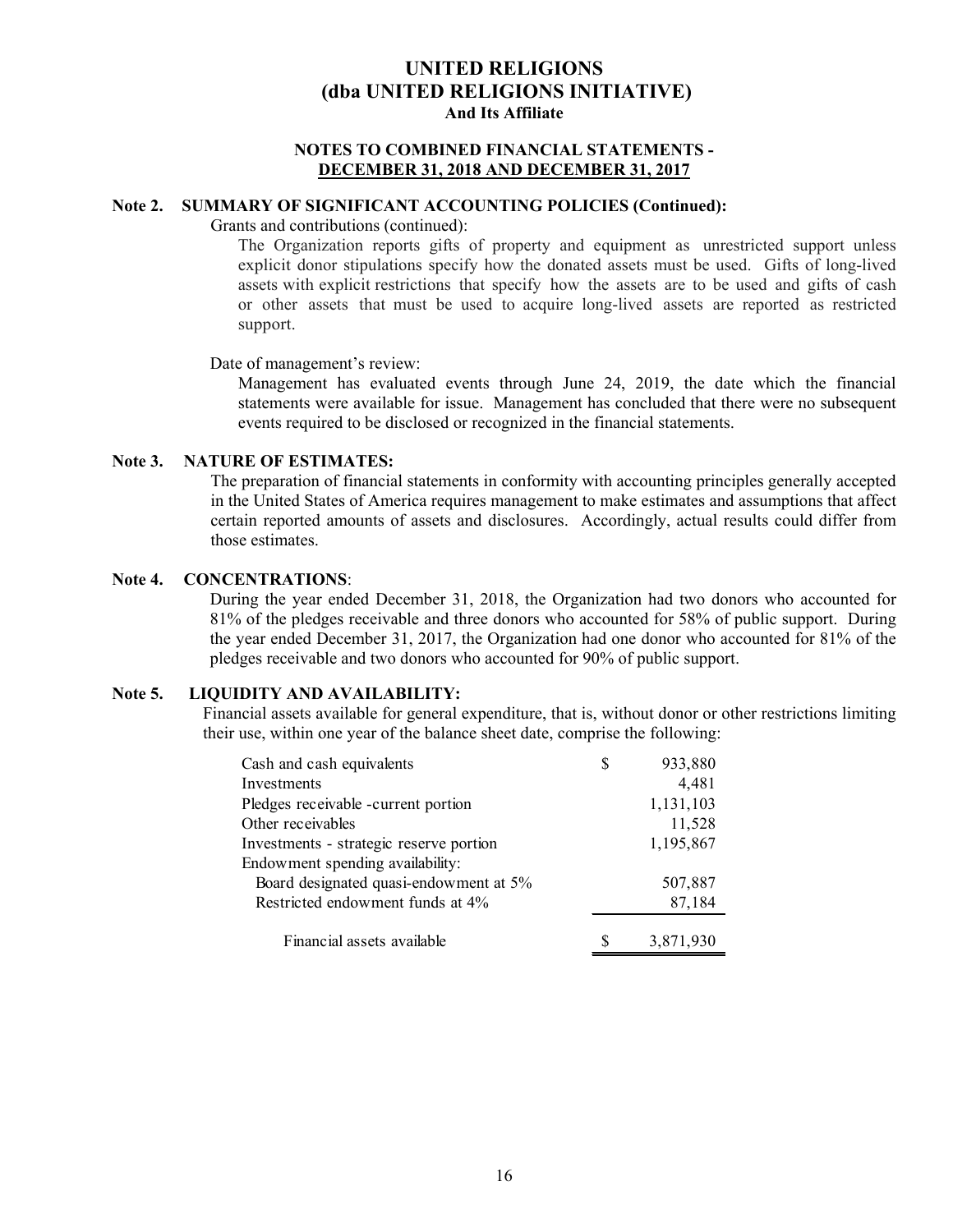#### **NOTES TO COMBINED FINANCIAL STATEMENTS - DECEMBER 31, 2018 AND DECEMBER 31, 2017**

#### **Note 6. PLEDGES RECEIVABLE:**

Pledges receivable consist of the following at December 31:

| December 31, 2018             |         | Current   |       | Years      | Total |            |  |
|-------------------------------|---------|-----------|-------|------------|-------|------------|--|
| Donor restricted:             |         |           |       |            |       |            |  |
| Time-restricted               |         | 1,131,103 |       | 2,601,138  | \$    | 3,732,241  |  |
| Discount to net present value |         |           |       | (270,677)  |       | (270,677)  |  |
| Totals                        |         | 1,131,103 |       | 2,330,461  |       | 3,461,564  |  |
|                               |         |           |       | Due in     |       |            |  |
|                               |         |           |       | $2 - 5$    |       |            |  |
| December 31, 2017             | Current |           | Years |            |       | Total      |  |
| Donor restricted:             |         |           |       |            |       |            |  |
| Time-restricted               | \$      | 794.739   |       | 4,107,208  | \$    | 4,901,947  |  |
| Discount to net present value |         |           |       | (225, 832) |       | (225, 832) |  |
| Totals                        | \$      | 794,739   | S     | 3,881,376  | S     | 4,676,115  |  |

Pledges receivable due after December 31, 2018 and December 31, 2017 are stated at their net present values. Management has discounted these promises to give based on discount rates that range from 2.87% to 1.89%, depending on the applicable U.S. Treasury rate at the time of the pledge. The present value discount will be recognized in income as a contribution over the period from the date the promise was made to the date of collection.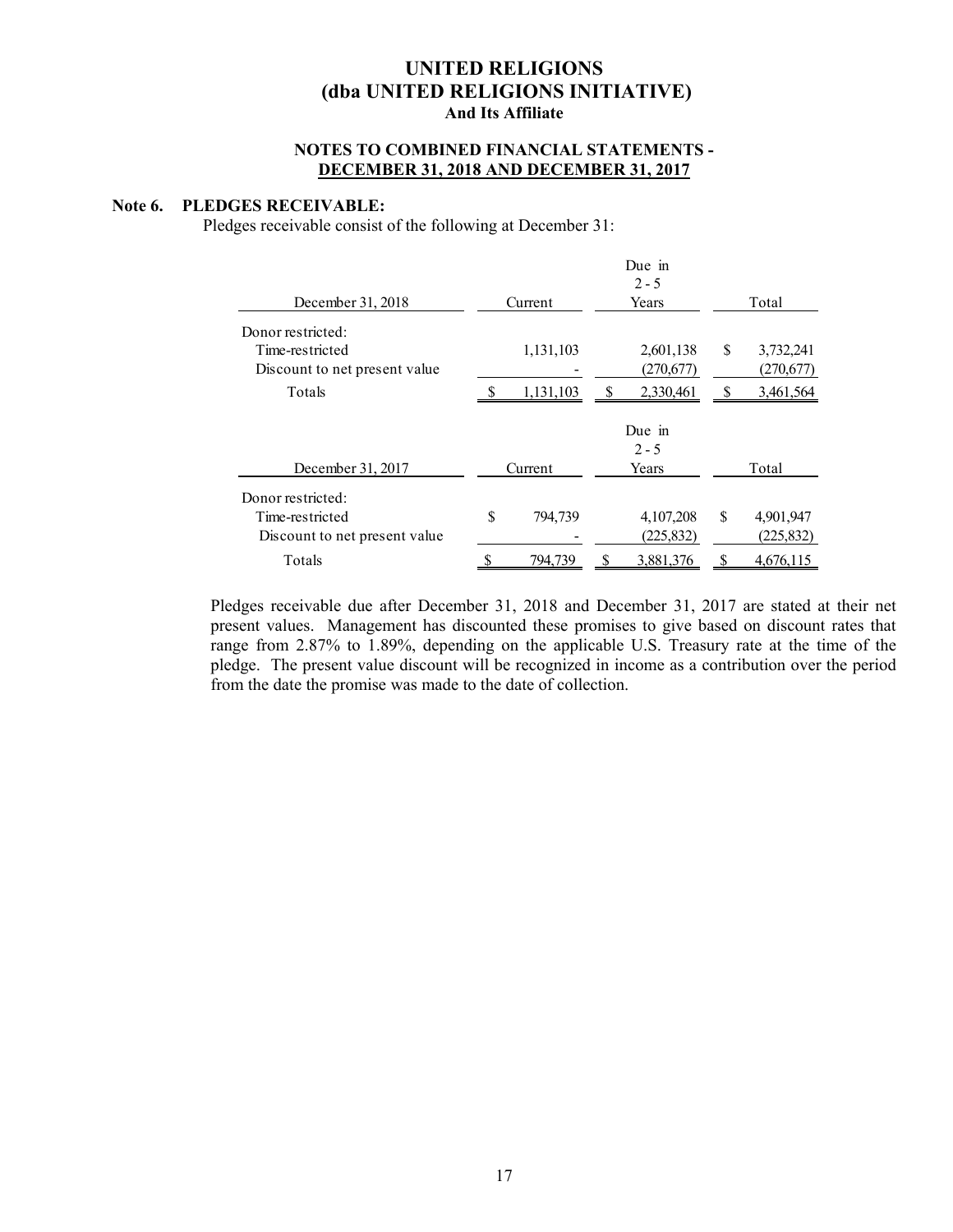### **NOTES TO COMBINED FINANCIAL STATEMENTS - DECEMBER 31, 2018 AND DECEMBER 31, 2017**

### **Note 7. INVESTMENTS AND FAIR VALUE MEASUREMENTS:**

Cost and fair market value of investments are as follows at December 31:

|                                |              |    | Fair Market  |             | Cumulative<br>Unrealized |
|--------------------------------|--------------|----|--------------|-------------|--------------------------|
| December 31, 2018              | Cost         |    | Value        | Gain (Loss) |                          |
|                                | \$           | \$ |              |             |                          |
| Morgan Stanley                 | 4,481        |    | 4,481        | \$          |                          |
| Dodge & Cox Balance Fund       | 449,195      |    | 519,270      |             | 70,075                   |
| Fidelity Investments #1112     |              |    |              |             |                          |
| Money market                   | 858,265      |    | 858,265      |             |                          |
| Mutual funds                   | 1,029        |    | 1,029        |             |                          |
| Fidelity Investments #5006     |              |    |              |             |                          |
| Money market                   | 15,512       |    | 15,512       |             |                          |
| Equities                       | 975,924      |    | 957,124      |             | (18, 800)                |
| Exchange traded REIT           | 29,535       |    | 30,091       |             | 556                      |
| Fidelity Investments #5007     |              |    |              |             |                          |
| Money market                   | 23,759       |    | 23,759       |             |                          |
| Equities                       | 1,021,196    |    | 1,015,937    |             | (5,259)                  |
| Fidelity Investments #5034     |              |    |              |             |                          |
| Money market                   | 263,976      |    | 263,976      |             |                          |
| Mutual funds - stocks          | 5,139,483    |    | 4,711,716    |             | (427,767)                |
| Mutual funds - bonds           | 498,273      |    | 469,423      |             | (28, 850)                |
| Mutual funds -other short term | 175          |    | 175          |             |                          |
| Fidelity Investments #6802     |              |    |              |             |                          |
| Money market                   | 516,130      |    | 516,130      |             |                          |
| Corporate Bonds                | 686,443      |    | 680,329      |             | (6, 114)                 |
| Muni Bonds                     | 415,959      |    | 417,586      |             | 1,627                    |
| <b>US Treasuries</b>           | 696,051      |    | 702,922      |             | 6,871                    |
| Accrued Interest               | 12,265       |    | 12,265       |             |                          |
| Fidelity Investments #9481     |              |    |              |             |                          |
| Money market                   | 7,081        |    | 7,081        |             |                          |
| Equities                       | 394,163      |    | 300,442      |             | (93, 721)                |
| Keystone                       | 500,000      |    | 500,000      |             |                          |
| Kabouter                       | 500,000      |    | 468,395      |             | (31,605)                 |
| Totals                         | \$13,008,895 |    | \$12,475,908 | \$          | (532, 987)               |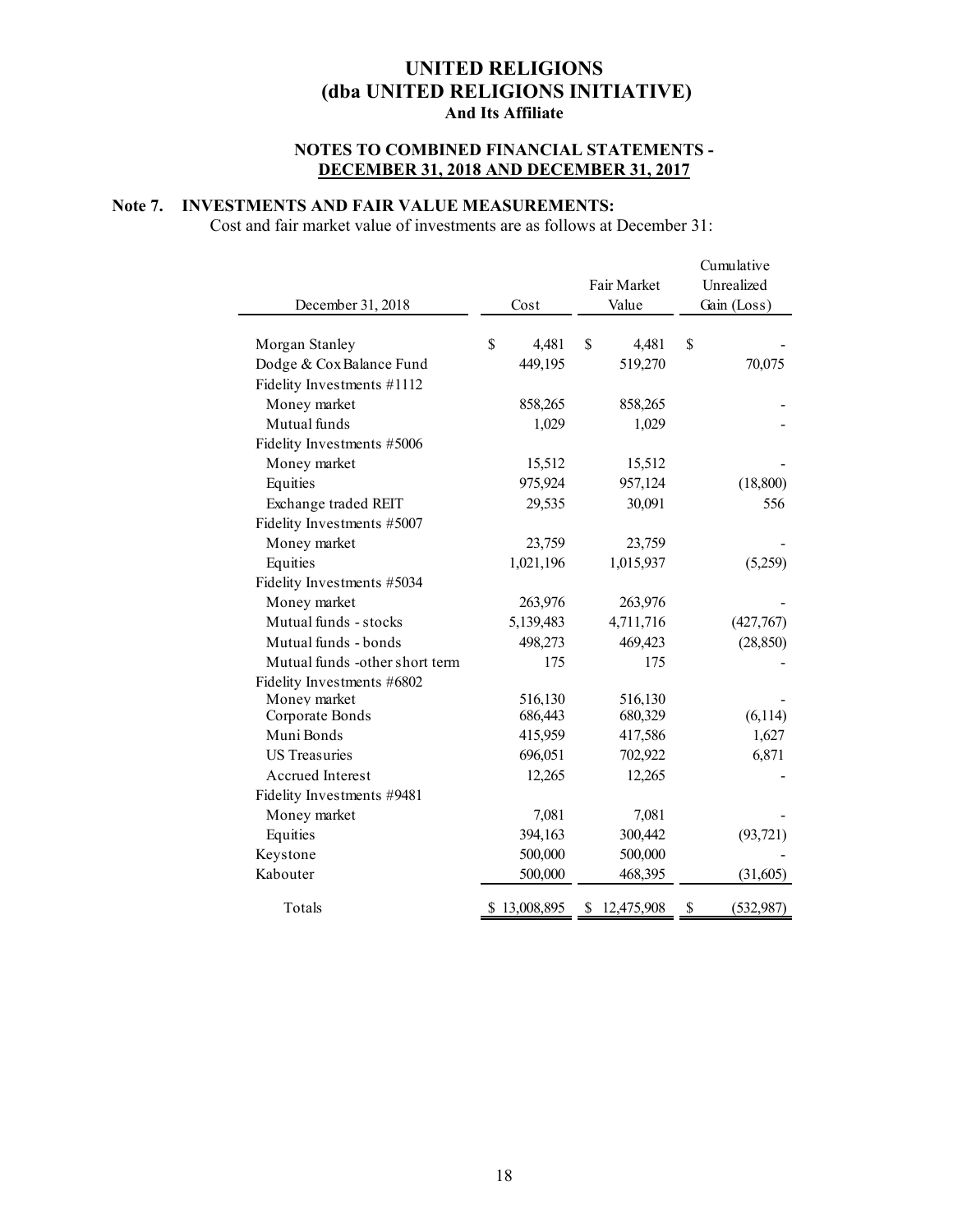#### **NOTES TO COMBINED FINANCIAL STATEMENTS - DECEMBER 31, 2018 AND DECEMBER 31, 2017**

### **Note 7. INVESTMENTS AND FAIR VALUE MEASUREMENTS (Continued):**

| December 31, 2017              | Cost         | Fair Market<br>Value | Cumulative<br>Unrealized<br>Gain (Loss) |  |
|--------------------------------|--------------|----------------------|-----------------------------------------|--|
| Morgan Stanley                 | \$<br>5,426  | \$<br>5,426          | \$                                      |  |
| Dodge & Cox Balance Fund       | 402,853      | 544,398              | 141,545                                 |  |
| Fidelity Investments #1112     |              |                      |                                         |  |
| Money market                   | 650,234      | 650,234              |                                         |  |
| Mutual funds                   | 1,509,324    | 1,512,656            | 3,332                                   |  |
| Fidelity Investments #5006     |              |                      |                                         |  |
| Money market                   | 31,800       | 31,800               |                                         |  |
| Equities                       | 851,092      | 901,116              | 50,024                                  |  |
| Exchange traded REIT           | 29,001       | 29,861               | 860                                     |  |
| Fidelity Investments #5007     |              |                      |                                         |  |
| Money market                   | 13,236       | 13,236               |                                         |  |
| Equities                       | 895,077      | 944,860              | 49,783                                  |  |
| Fidelity Investments #5034     |              |                      |                                         |  |
| Money market                   | 36,402       | 36,402               |                                         |  |
| Mutual funds - stocks          | 5,297,455    | 5,511,232            | 213,777                                 |  |
| Mutual funds - bonds           | 1,457,587    | 1,444,599            | (12,988)                                |  |
| Mutual funds -other short term | 148,687      | 148,687              |                                         |  |
| ETF - fixed income             | 838,122      | 833,089              | (5,033)                                 |  |
| Totals                         | \$12,166,296 | \$12,607,596         | 441,300                                 |  |

The major categories of assets and liabilities measured at fair value on a recurring basis during the years ended December 31, 2018 and December 31, 2017 consist of investments. An investment's categorization within the valuation hierarchy is based upon the lowest level of input that is significant to the fair value measurement.

The following tables set forth, by level, the fair value hierarchy of the Organization's assets at fair value at December 31, 2018 and 2017, respectively:

|                                      |   | Level 1   | Level 2 |           | Level 3 |                          | Total |            |
|--------------------------------------|---|-----------|---------|-----------|---------|--------------------------|-------|------------|
| Cash & Money Market                  | S | 1,696,988 | S       |           | S       | $\overline{\phantom{0}}$ | S     | 1,696,988  |
| Trading securities                   |   | 2,308,075 |         |           |         | -                        |       | 2,308,075  |
| Mutual funds                         |   | 5,701,613 |         |           |         |                          |       | 5,701,613  |
| Fixed income                         |   |           |         | 1,800,837 |         |                          |       | 1,800,837  |
| Interest in LLC                      |   |           |         |           |         | 468,395                  |       | 468,395    |
| Interest in real estate lending fund |   |           |         |           |         | 500,000                  |       | 500,000    |
| Total assets at fair value           |   | 9,706,676 |         | 1,800,837 |         | 968,395                  |       | 12,475,908 |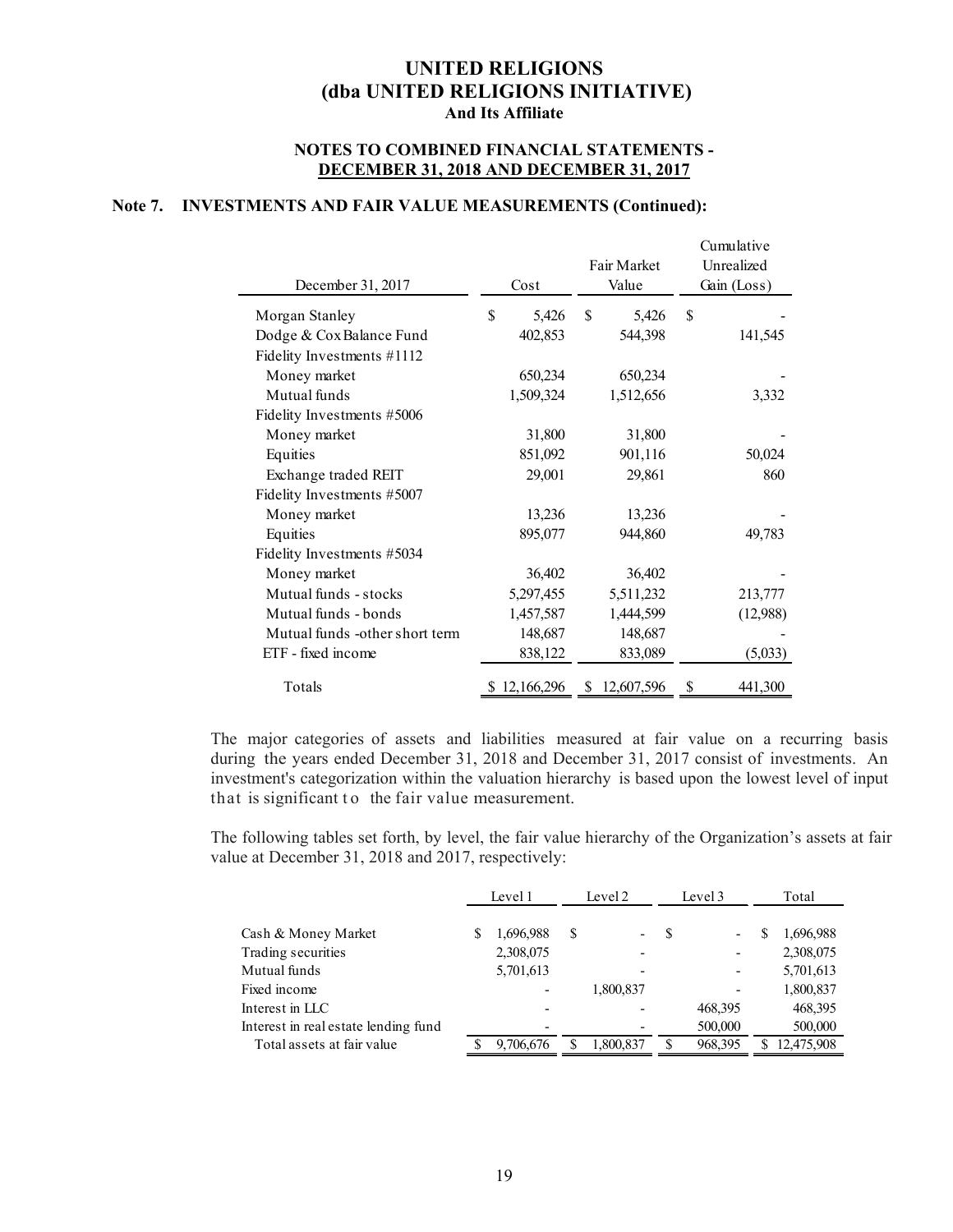#### **NOTES TO COMBINED FINANCIAL STATEMENTS - DECEMBER 31, 2018 AND DECEMBER 31, 2017**

### **Note 7. INVESTMENTS AND FAIR VALUE MEASUREMENTS (Continued):**

|                            | Level 1                  | Level 2                  | Level 3                  | Total       |
|----------------------------|--------------------------|--------------------------|--------------------------|-------------|
| Cash & Money Market        | 731,672                  |                          | $\overline{\phantom{a}}$ | 731,672     |
| Trading securities         | 2,714,352                |                          |                          | 2,714,352   |
| Mutual funds               | 9,161,572                | $\overline{\phantom{0}}$ |                          | 9, 161, 572 |
| Fixed income               | $\overline{\phantom{0}}$ |                          |                          |             |
| Total assets at fair value | 12,607,596               | $\overline{\phantom{0}}$ |                          | 12,607,596  |

Investment loss and income consisted of the following for the years ended December 31, 2018 and 2017:

|                                          | December 31, |                         |      |                      |  |  |
|------------------------------------------|--------------|-------------------------|------|----------------------|--|--|
|                                          |              | 2018                    | 2017 |                      |  |  |
| Interest and dividends<br>Realized gain  | S            | 250,740<br>64,945       | S    | 113,369<br>78,973    |  |  |
| Unrealized gain(loss)<br>Investment Fees |              | (940, 602)<br>(87, 800) |      | 317,643<br>(14, 464) |  |  |
| Totals                                   |              | (712, 717)              | S    | 495,521              |  |  |

Level 3 Gains and Losses: The Level 3 investments include holdings in Keystone Real Estate Lending Fund, LLC and in Kabouter International Insight Fund, LLC. The funds are valued based upon reports provided by the fund managers. The following table sets forth a summary of the changes in fair value of the Organization's Level 3 assets for the year ended December 31. 2018:

| Balance, beginning of year |           |
|----------------------------|-----------|
| Contributions              | 1,000,000 |
| Withdrawals                | (9, 466)  |
| Interest and dividends     | 9,466     |
| Unrealized loss            | (31,605)  |
| Balance, end of year       | 968,395   |
|                            |           |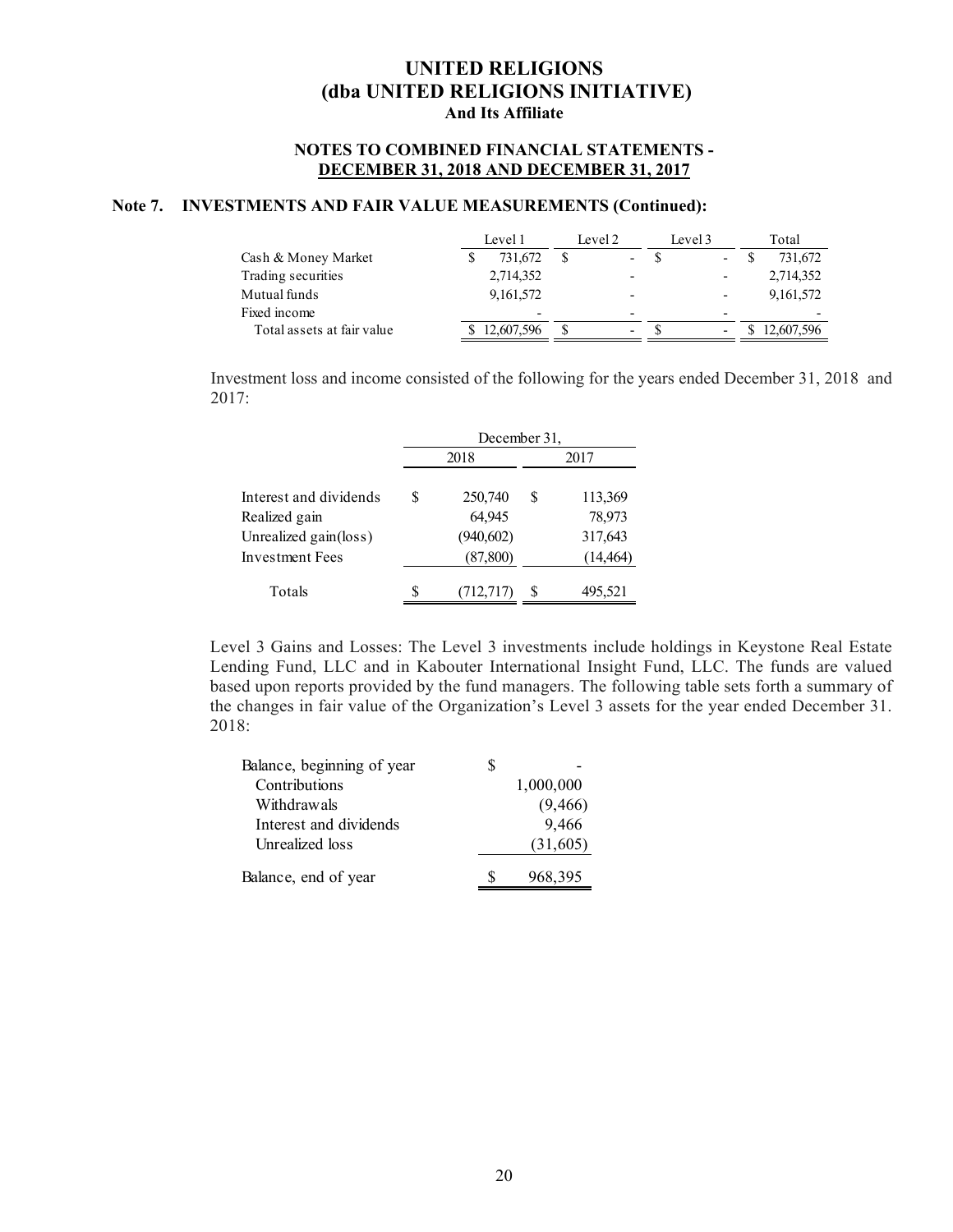#### **NOTES TO COMBINED FINANCIAL STATEMENTS - DECEMBER 31, 2018 AND DECEMBER 31, 2017**

#### **Note 8. PROPERTY AND EQUIPMENT:**

Property and equipment consist of the following at December 31:

|                                | 2018 |            |   | 2017       |
|--------------------------------|------|------------|---|------------|
| Furniture and equipment        | S    | 158,524    | S | 156,603    |
| Leasehold improvements         |      | 11,747     |   | 11,747     |
|                                |      | 170,271    |   | 168,350    |
| Less: accumulated depreciation |      | (153, 310) |   | (148, 235) |
| Totals                         | S    | 16,961     |   | 20,115     |

Depreciation expense for the years ended December 31, 2018 and December 31, 2017 was \$5,075 and \$10,305, respectively.

#### **Note 9. INTANGIBLE ASSETS:**

Intangible assets consist of website development costs, software costs and video costs with a gross carrying amount of \$539,550 and \$494,950 at December 31, 2018 and December 31, 2017, respectively. Accumulated amortization at December 31, 2018 and December 31, 2017 was \$418,685 and \$314,979, respectively. Such costs are amortized on the straight-line method over an estimated useful life of three years for video, software costs and website development costs. Amortization expense for the years ended December 31, 2018 and December 31, 2017 amounted to \$103,706 and \$79,861, respectively.

Future amortization expense on assets placed in service is expected to be as follows:

| Year Ending  |   |         |
|--------------|---|---------|
| December 31, |   |         |
| 2019         | S | 61,775  |
| 2020         |   | 46,700  |
| 2021         |   | 12,390  |
|              |   |         |
| Total        |   | 120,865 |

### **Note 10. NET ASSETS WITHOUT DONOR RESTRICTIONS:**

Net assets without donor restrictions include net assets designated by the Organization's Board of Directors. The Board designated quasi-endowment fund and the Board designated strategic reserve fund are intended as reserves for expenditures for permissible purposes of the Organization. These funds are to be invested to provide income for a long but unspecified period. Authorized expenditures for the quasi-endowment shall be no greater than 5% of the total market value of the quasi- endowment in any fiscal year. Authorized expenditures for the strategic reserve are not limited. The Board has the right at any time to authorize expenditures in accord with the applicable spending policy.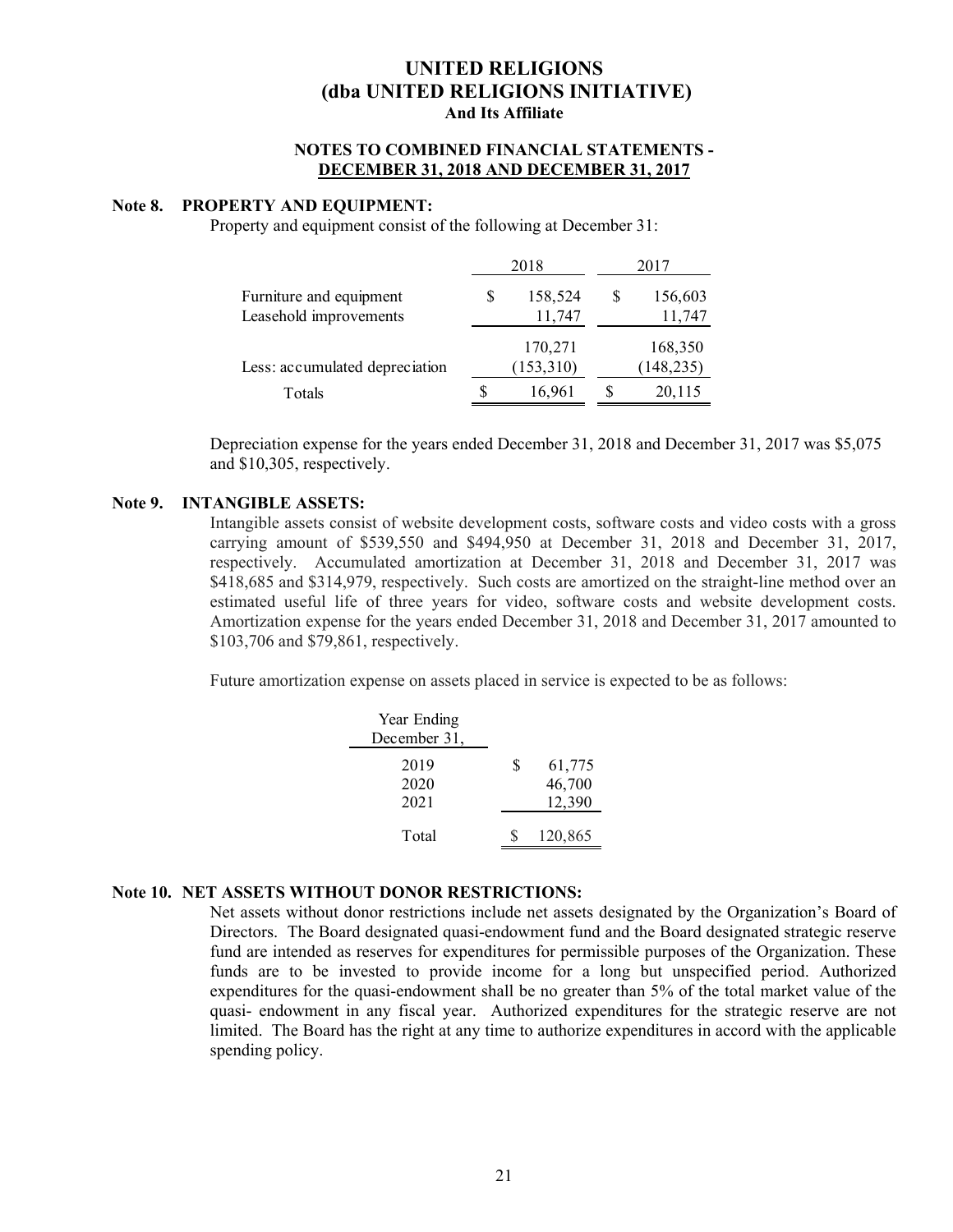### **NOTES TO COMBINED FINANCIAL STATEMENTS - DECEMBER 31, 2018 AND DECEMBER 31, 2017**

### **Note 10. NET ASSETS WITHOUT DONOR RESTRICTIONS (Continued):**

The Board designated reserve funds are invested in mutual funds, equity securities, government securities and corporate bonds. These investments are stated at fair value which is the value of the assets based on quoted market prices as of the last day of the fiscal year. Purchases and sales of securities are recorded on a trade-date basis.

| December 31, 2018                                                                                  |   | Unrestricted                      |  |  |
|----------------------------------------------------------------------------------------------------|---|-----------------------------------|--|--|
| Available for operations<br>Board designated quasi-endowment<br>Board designated strategic reserve | S | 310,670<br>9,095,949<br>1,195,834 |  |  |
| Total                                                                                              |   | 10,602,453                        |  |  |

Changes in board designated quasi-endowment net assets for the year ended December 31, 2018:

|                                                        | Without<br>Donor Restrictions |            |  |
|--------------------------------------------------------|-------------------------------|------------|--|
| Board designated quasi-endowment net assets, beginning | S                             | 10,157,731 |  |
| Contributions                                          |                               |            |  |
| Investment return                                      |                               | 189,943    |  |
| Net realized and unrealized gains (loss)               |                               | (645, 408) |  |
| Fees                                                   |                               | (58, 334)  |  |
| Expenditures                                           |                               | (547, 983) |  |
| Board designated quasi-endowment net assets, ending    | S                             | 9,095,949  |  |

Changes in board designated strategic reserves net assets for the year ended December 31, 2018:

|                                                          |     | Without<br>Donor Restrictions |  |  |
|----------------------------------------------------------|-----|-------------------------------|--|--|
| Board designated strategic reserve net assets, beginning | S   | 1,183,382                     |  |  |
| Contributions                                            |     | 1,100,000                     |  |  |
| Investment return                                        |     | 24,972                        |  |  |
| Net realized and unrealized gain (loss)                  |     | (84, 851)                     |  |  |
| Fees                                                     |     | (7,669)                       |  |  |
| Expenditures                                             |     | (1,020,000)                   |  |  |
| Board designated strategic reserve net assets, ending    | \$. | 1,195,834                     |  |  |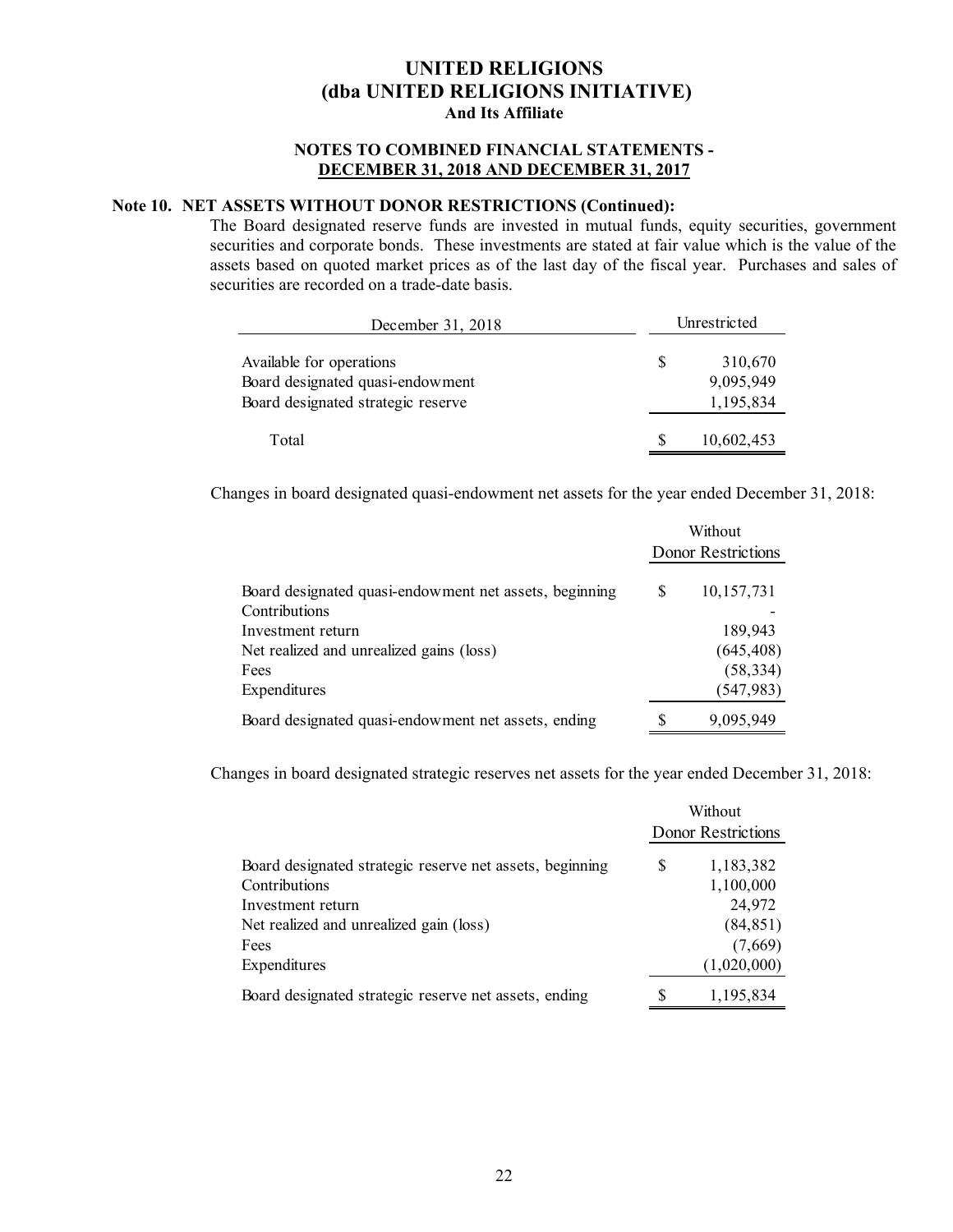#### **NOTES TO COMBINED FINANCIAL STATEMENTS - DECEMBER 31, 2018 AND DECEMBER 31, 2017**

### **Note 10. NET ASSETS WITHOUT DONOR RESTRICTIONS (Continued):**

| December 31, 2017                                                                                  |   | Without<br>Donor Restrictions      |
|----------------------------------------------------------------------------------------------------|---|------------------------------------|
| Available for operations<br>Board designated quasi-endowment<br>Board designated strategic reserve | S | 799.231<br>10,157,731<br>1,183,382 |
| Total                                                                                              |   | 12, 140, 344                       |

Changes in board designated quasi-endowment net assets for the year ended December 31, 2017:

|                                                        | Without<br>Donor Restrictions |              |
|--------------------------------------------------------|-------------------------------|--------------|
| Board designated quasi-endowment net assets, beginning | S                             |              |
| Contributions                                          |                               | 10,045,128   |
| Investment return                                      |                               | 95,853       |
| Unrealized gain                                        |                               | 266,100      |
| Expenditures                                           |                               | (249, 350)   |
| Board designated quasi-endowment net assets, ending    |                               | 10, 157, 731 |

Changes in board designated strategic reserves net assets for the year ended December 31, 2017:

|                                                                           |   | Without<br>Donor Restrictions |  |  |
|---------------------------------------------------------------------------|---|-------------------------------|--|--|
| Board designated strategic reserve net assets, beginning<br>Contributions | S | 1,170,666                     |  |  |
| Investment return                                                         |   | 11,167                        |  |  |
| Unrealized gain                                                           |   | 1,549                         |  |  |
| Expenditures                                                              |   |                               |  |  |
| Board designated strategic reserve net assets, ending                     |   | 1,183,382                     |  |  |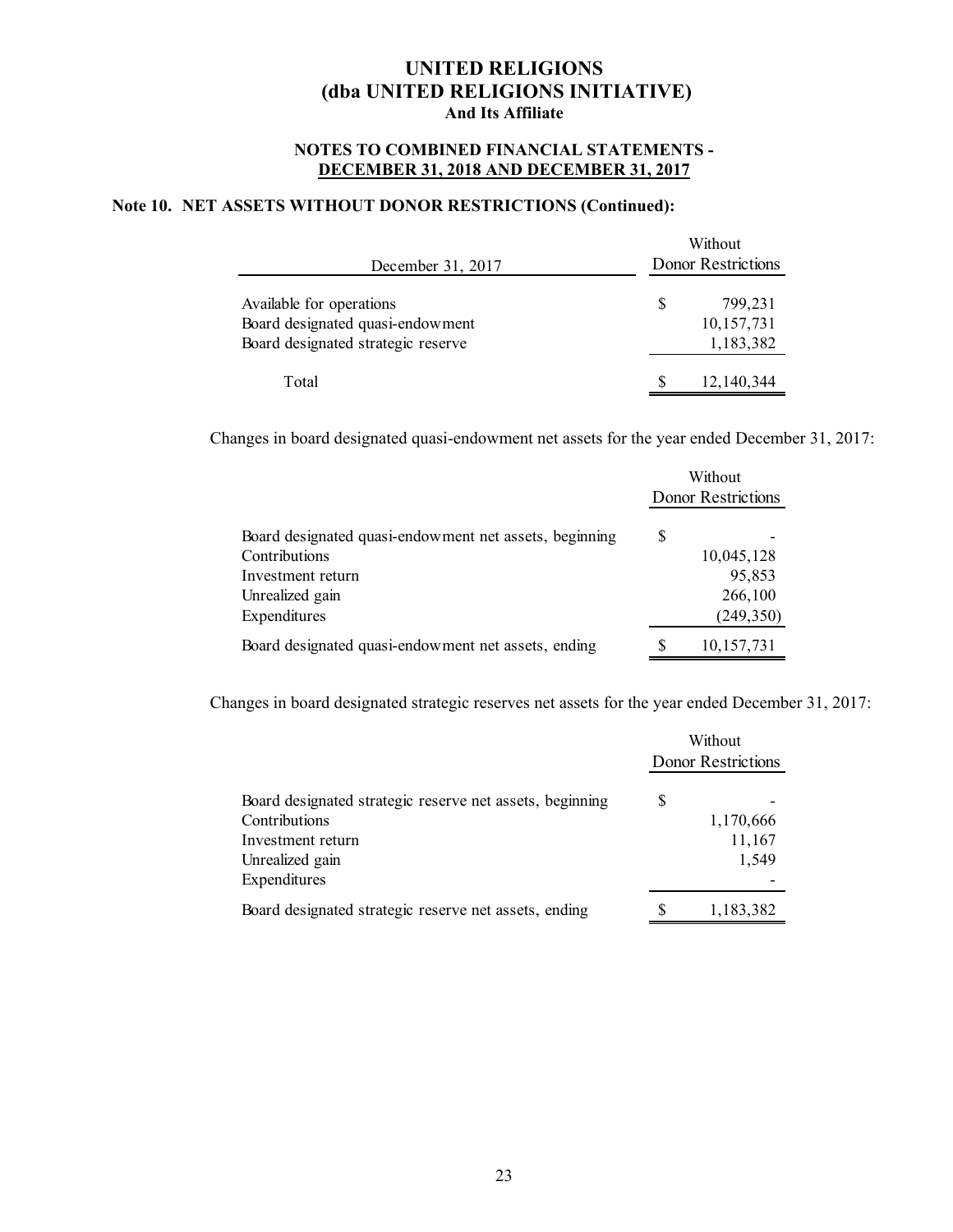### **NOTES TO COMBINED FINANCIAL STATEMENTS - DECEMBER 31, 2018 AND DECEMBER 31, 2017**

### **Note 11. NET ASSETS WITH DONOR RESTRICTIONS:**

Net assets with donor restrictions at December 31, 2018 consisted of the following:

|                                   | December 31, |           | Contributions |            |                  |  | Released from |              | December 31, |           |
|-----------------------------------|--------------|-----------|---------------|------------|------------------|--|---------------|--------------|--------------|-----------|
|                                   |              | 2017      |               | and Income | Reclassification |  |               | Restrictions |              | 2018      |
|                                   |              |           |               |            |                  |  |               |              |              |           |
| Endowment funds - corpus          | \$           | 1,542,500 | \$            | 986,445    | \$               |  | \$            |              | \$           | 2,528,945 |
| Endowment Funds-earnings          |              | 318,558   |               |            |                  |  |               | (131, 449)   |              | 187,109   |
| Time-restricted:                  |              |           |               |            |                  |  |               |              |              |           |
| Lurie                             |              | 189,612   |               | 10,388     |                  |  |               | (100,000)    |              | 100,000   |
| <b>Jamies</b> on                  |              | 1,375     |               |            |                  |  |               | (1,375)      |              |           |
| Marcus                            |              | 3,784,740 |               | 22,005     |                  |  |               | (1,000,000)  |              | 2,806,745 |
| McQuown                           |              |           |               | 388,133    |                  |  |               | (200,000)    |              | 188,133   |
| Miscellaneous                     |              | 35,452    |               | 2,464      |                  |  |               | (27,303)     |              | 10,613    |
| <b>Strategic Reserves</b>         |              | 323,925   |               |            |                  |  |               | (133,205)    |              | 190,720   |
| Strategic Reserves - D & C        |              | 14,132    |               |            |                  |  |               |              |              | 14,132    |
| Marcus Challenge Grant            |              |           |               | 500        |                  |  |               | (500)        |              |           |
| President's Council               |              | 122,845   |               | 200,000    |                  |  |               | (17,602)     |              | 305,243   |
| Ambassador Fund                   |              | 23,013    |               |            |                  |  |               | (7,745)      |              | 15,268    |
| Infrastructure Training-2017/2018 |              | 13,147    |               | 35,000     |                  |  |               | (48, 147)    |              |           |
| Peggy Olsen Fund                  |              | 12,225    |               |            |                  |  |               |              |              | 12,225    |
| Semel fund                        |              | 500       |               |            |                  |  |               |              |              | 500       |
| Travelling Peace Academy          |              | 10,000    |               |            |                  |  |               |              |              | 10,000    |
| Elder - Youth Initiative          |              | 1,750     |               |            |                  |  |               |              |              | 1,750     |
| Parliament                        |              |           |               | 10,000     |                  |  |               | (10,000)     |              |           |
| URI - Asia                        |              |           |               | 700        |                  |  |               | (700)        |              |           |
| URI - Women                       |              |           |               | 500        |                  |  |               | (500)        |              |           |
| <b>URI - MENA</b>                 |              |           |               | 1,000      |                  |  |               | (1,000)      |              |           |
| URI - North America               |              |           |               | 25,000     |                  |  |               | (25,000)     |              |           |
| URI - YLP                         |              |           |               | 500        |                  |  |               | (500)        |              |           |
| 2017 Infrastructure development   |              |           |               | 60,000     |                  |  |               | (60,000)     |              |           |
| Totals                            | \$           | 6,393,774 | S             | 1,742,635  | \$               |  | \$            | (1,765,026)  | S            | 6,371,383 |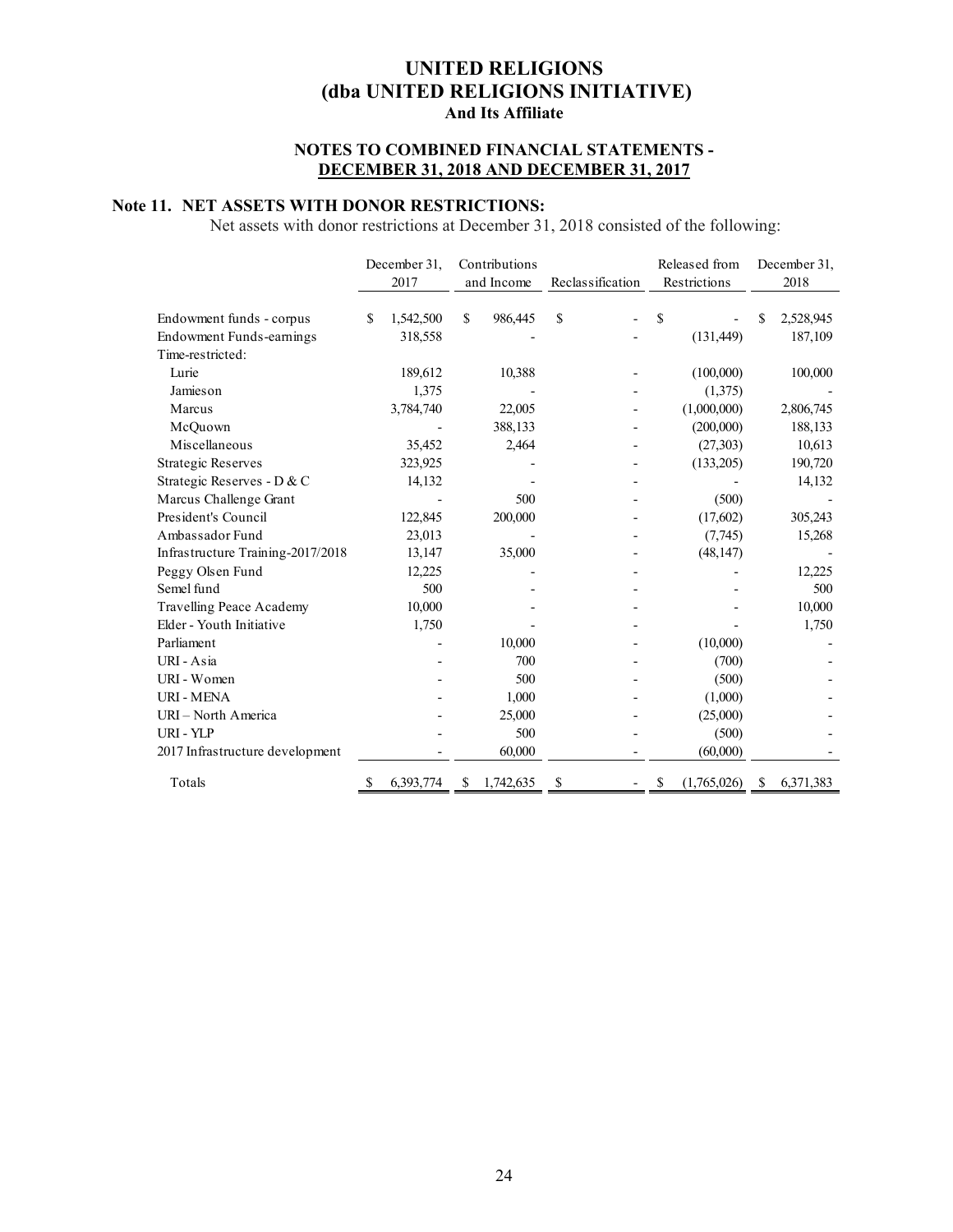### **NOTES TO COMBINED FINANCIAL STATEMENTS - DECEMBER 31, 2018 AND DECEMBER 31, 2017**

### **Note 11. NET ASSETS WITH DONOR RESTRICTIONS (Continued):**

Net assets with donor restrictions at December 31, 2017 consisted of the following:

|                                              | December 31,   | Contributions   |                  | Released from     | December 31,    |
|----------------------------------------------|----------------|-----------------|------------------|-------------------|-----------------|
|                                              | 2016           | and Income      | Reclassification | Restrictions      | 2017            |
|                                              | \$             | \$              | \$               |                   | \$              |
| Endowment funds - corpus                     | 250,000        | 155,500         | 1,137,000        | \$                | 1,542,500       |
| Endowment Funds-earnings<br>Time-restricted: | 242,672        | 85,886          |                  | (10,000)          | 318,558         |
|                                              |                |                 |                  |                   |                 |
| <b>Bowes</b><br>Lurie                        | 1,000,000      |                 |                  | (1,000,000)       |                 |
|                                              | 281,715        | 7,897           |                  | (100,000)         | 189,612         |
| Jamieson                                     | 1,840          | 160             |                  | (625)             | 1,375           |
| Marcus                                       |                | 3,784,740       |                  |                   | 3,784,740       |
| Miscellaneous                                | 33,218         | 20,364          |                  | (18, 130)         | 35,452          |
| <b>Strategic Reserves</b>                    | 988,262        |                 |                  | (664, 337)        | 323,925         |
| Strategic Reserves - D & C                   |                | 164,132         |                  | (150,000)         | 14,132          |
| Marcus Challenge Grant                       | 326,134        |                 |                  | (326, 134)        |                 |
| President's Council                          | 264,965        | 2,200           |                  | (144, 320)        | 122,845         |
| Endowment income - Bowes                     |                |                 |                  |                   |                 |
| Endowment income -other                      |                |                 |                  |                   |                 |
| Ambassador Fund                              | 63,252         |                 |                  | (40,239)          | 23,013          |
| Infrastructure Training-2017/2018            |                | 35,000          |                  | (21, 853)         | 13,147          |
| Peggy Olsen Fund                             | 12,225         |                 |                  |                   | 12,225          |
| Semel fund                                   |                | 500             |                  |                   | 500             |
| Quasi Endowment - Legacy                     |                | 45,129          |                  | (45, 129)         |                 |
| <b>Travelling Peace Academy</b>              |                | 10,000          |                  |                   | 10,000          |
| Hospitality Fund                             | 1,137,000      |                 | (1, 137, 000)    |                   |                 |
| Elder - Youth Initiative                     | 5,000          | 2,000           |                  | (5,250)           | 1,750           |
| URI - Africa                                 |                | 20              |                  | (20)              |                 |
| URI - Asia                                   |                | 750             |                  | (750)             |                 |
| URI - Europe                                 |                | 25              |                  | (25)              |                 |
| <b>URI-LATAM</b>                             |                | 250             |                  | (250)             |                 |
| <b>URI - MENA</b>                            |                | 1,250           |                  | (1,250)           |                 |
| URI - North America                          |                | 12,525          |                  | (12, 525)         |                 |
| URI - YLP                                    |                | 500             |                  | (500)             |                 |
| 2017 Infrastructure development              |                | 60,000          |                  | (60,000)          |                 |
| Miscellaneous                                | 114            |                 |                  | (114)             |                 |
| Totals                                       | 4,606,397<br>S | 4,388,828<br>\$ | \$               | (2,601,451)<br>\$ | \$<br>6,393,774 |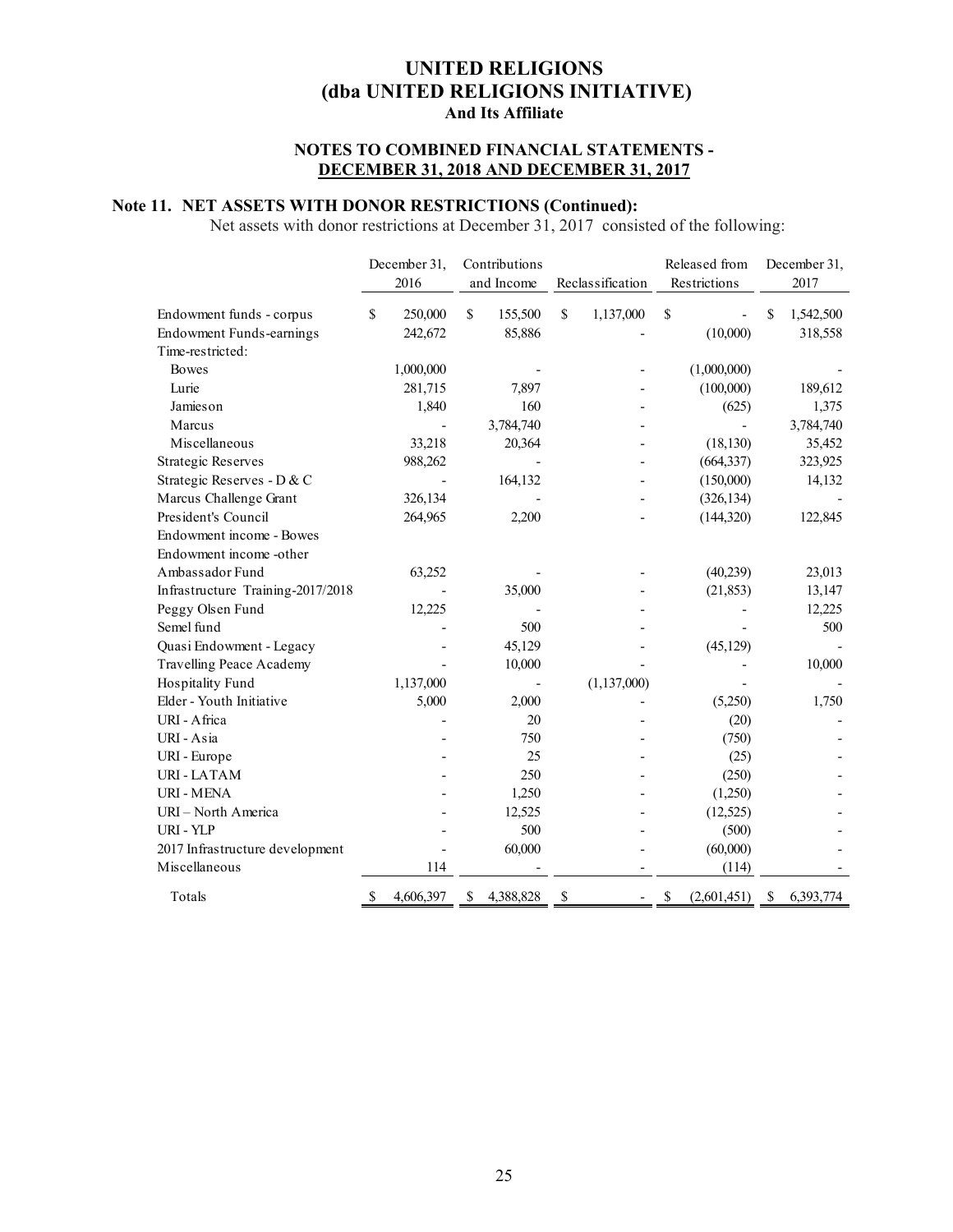#### **NOTES TO COMBINED FINANCIAL STATEMENTS - DECEMBER 31, 2018 AND DECEMBER 31, 2017**

#### **Note 12. ENDOWMENT FUND:**

The Organization has three donor restricted endowment funds. The Bowes Award, in the amount of \$250,000, is restricted such that income may be used only for providing cash awards to Cooperation Circles (the "Bowes Award"). The second, in the amount of \$2,251,945, is the Charlotte and George Schultz Fund for Hospitality and Diplomacy. Income from this fund may be used for meetings of the Global Staff and the Global Council. The third, in the amount of \$27,000, is a general endowment award. Income from it may be used for permissible purposes of the Organization. All three funds are classified as permanently restricted.

Interpretation of relevant law - The Organization has interpreted the Uniform Prudent Management of Institutional Funds Act (UPMIFA) as requiring the preservation of the fair value of the original gift as of the gift date of the donor-restricted endowment funds absent explicit donor stipulations to the contrary. As a result of this interpretation, there is one class of donor restricted endowment net assets. The endowment funds corpus includes original and subsequent donations, and accumulations of net income to the permanent endowment when prescribed by the donor. The remaining net income portion of the donor-restricted endowment fund is classified as net assets with donor restrictions until those amounts are appropriated for expenditure by the organization in accordance with the Foundation's spending policy. The amounts allocated to funds with deficiencies are classified as net assets with donor restrictions.

In accordance with UPMIFA, the Organization considers the following factors in making a determination to appropriate or accumulate donor-restricted endowment funds: (1) the duration and preservation of the fund, (2) the purposes of the Organization and the donor-restricted endowment fund, (3) general economic conditions, (4) the possible effect of inflation and deflation, (5) the expected total return from income and the appreciation of investments, (6) other resources of the Organization, (7) the investment policies of the Organization.

From time to time, the fair value of assets associated with individual donor restricted endowment funds may fall below the level that the donor or UPMIFA requires the Organization to retain as a fund of perpetual duration. In accordance with generally accepted accounting principles, deficiencies of this nature are reported in net assets with donor restrictions. There was a deficiency of \$82,159 at December 31, 2018 and no deficiencies at December 31, 2017.

Investment Return Objectives and Risk Parameters – The investment objective for funds of the Organization allocated to "endowment" by the Global Council is to achieve the highest return for the risk deemed appropriate by the Investment Committee. In assessing risk, the Investment Committee should assume that the Organization's investment horizon stretches into perpetuity and its need for liquidity is limited.

Except in those circumstances in which doing so would cause the endowment to incur outsized risk, the Investment Committee shall, at a minimum, strive to achieve returns that maintain the Endowment's purchasing power after disbursements. Specifically, the Endowment's annual return should match or exceed the inflation rate associated with non-profit organizations plus the rate of endowment spending.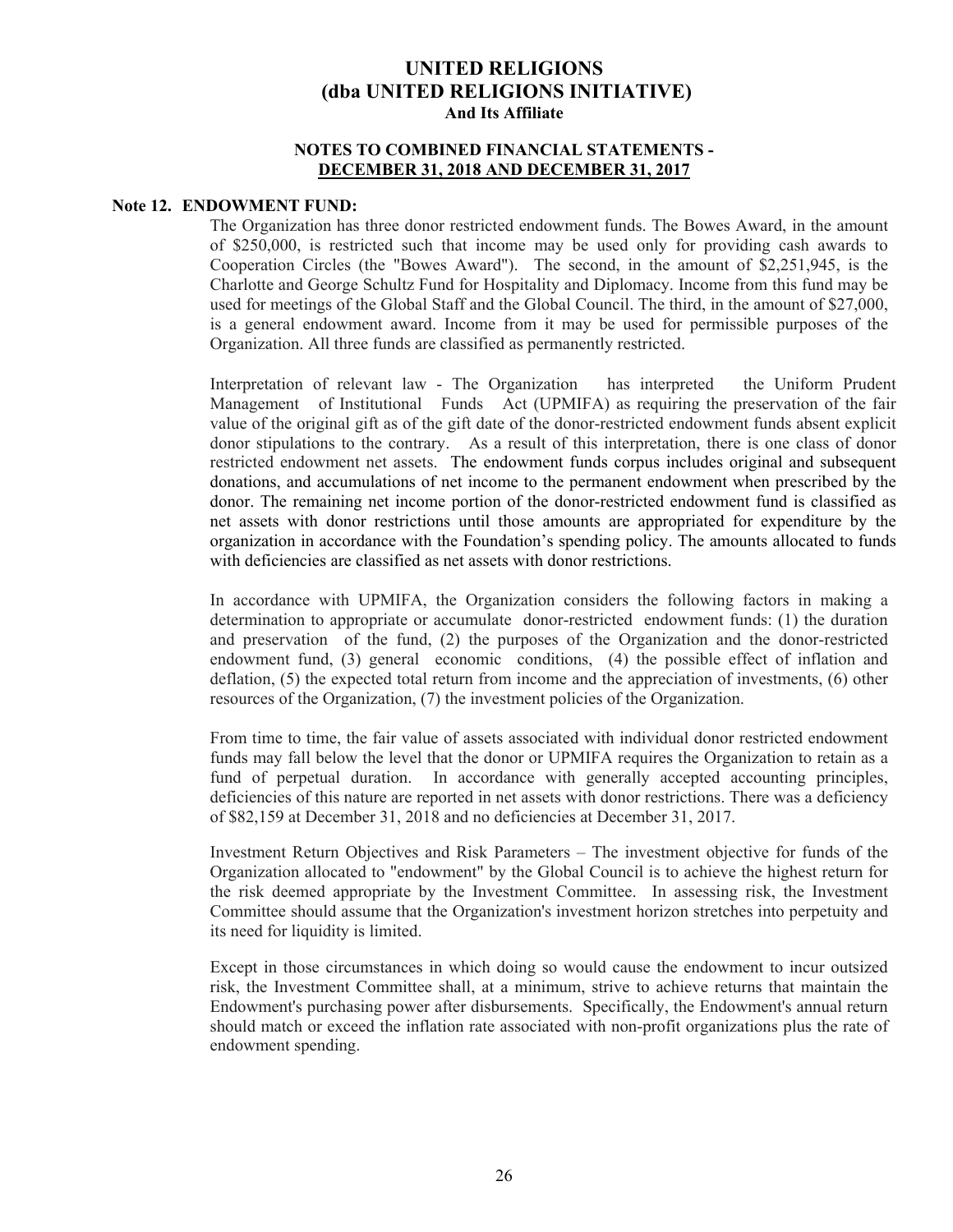### **NOTES TO COMBINED FINANCIAL STATEMENTS - DECEMBER 31, 2018 AND DECEMBER 31, 2017**

### **Note 12. ENDOWMENT FUND (CONTINUED):**

Strategies employed for achieving objectives – To satisfy its long-term rate-of-return objectives, the Organization relies on a total return strategy in which investment returns are achieved through both capital appreciation (realized and unrealized) and current yield (interest and dividends). The Organization targets a diversified asset allocation that places a greater emphasis on equity-based investments to achieve its long-term return objectives within prudent risk constraints.

Spending policy and how the investment objectives relate to spending policy – The Organization's investment policy provides for a conservative stream of income to preserve the value of the corpus in perpetuity. Authorized expenditures shall be no greater than 4% of the total market value of the respective three endowments in any fiscal year.

Changes in endowment net assets for the year ended December 31, 2018:

|                                         | With Donor<br>Restrictions |
|-----------------------------------------|----------------------------|
| Endowment net assets, beginning         | 1,861,056<br>S.            |
| Contributions                           | 986,445                    |
| Releases                                | (1,771)                    |
| Interest and dividends                  | 48,786                     |
| Net gains (realized and unrealized)     | (165, 523)                 |
| Fees                                    | (12, 939)                  |
| Endowment net assets, December 31, 2018 | 2.716.05                   |

Changes in endowment net assets for the year ended December 31, 2017:

|                                         | With Donor   |  |
|-----------------------------------------|--------------|--|
|                                         | Restrictions |  |
|                                         |              |  |
| Endowment net assets, beginning         | 492,671<br>S |  |
| Contributions                           | 155,500      |  |
| Reclassification - Hospitality Fund     | 1,137,000    |  |
| Releases                                | (10,000)     |  |
| Interest and dividends                  | 46,206       |  |
| Net gains (realized and unrealized)     | 39,679       |  |
|                                         |              |  |
| Endowment net assets, December 31, 2017 | 1,861,056    |  |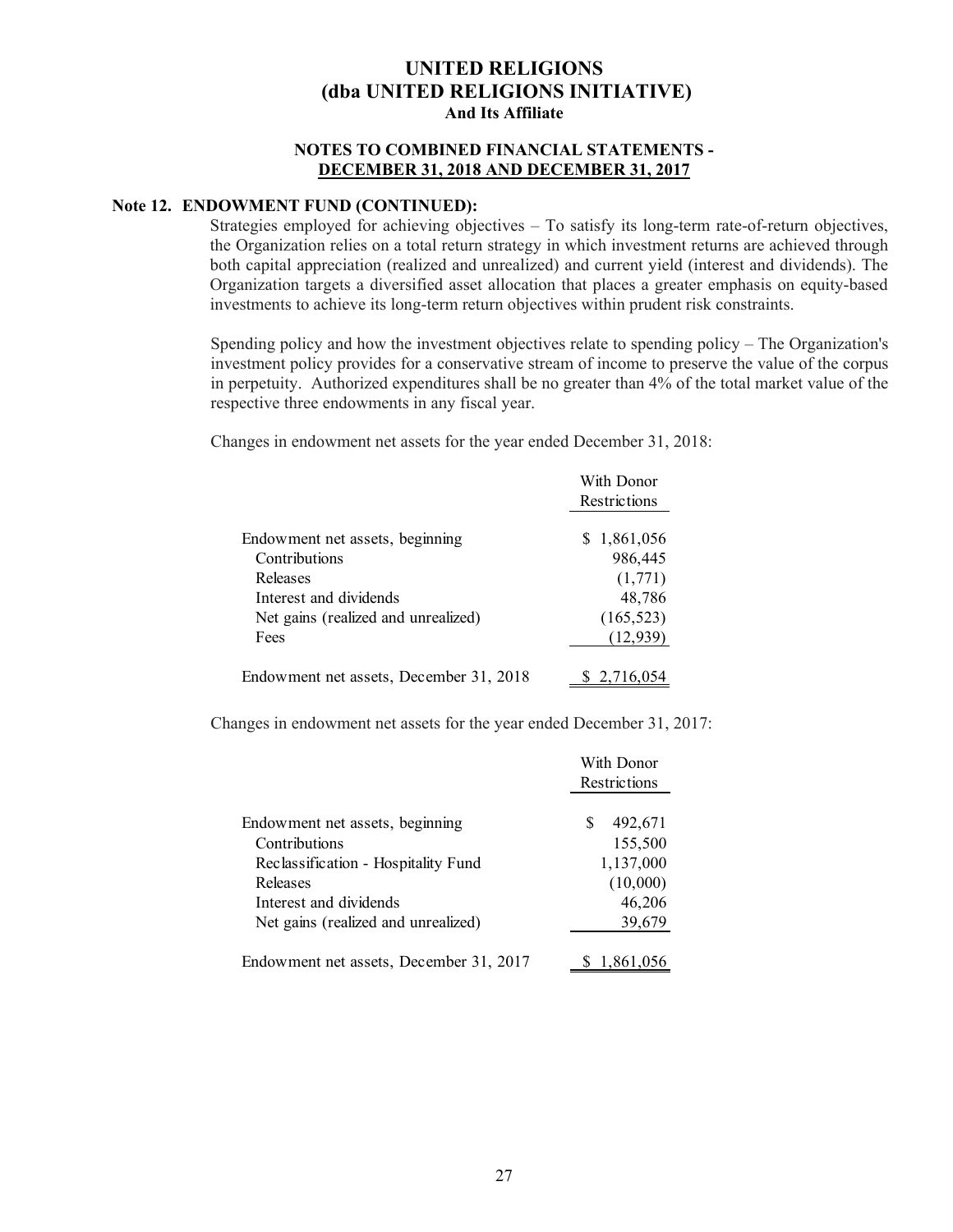#### **NOTES TO COMBINED FINANCIAL STATEMENTS - DECEMBER 31, 2018 AND DECEMBER 31, 2017**

#### **Note 13. FUNDRAISING EVENT:**

The following is a summary of revenues and expenses related to the 2018 and 2017 Circle of Light events:

|                                                   | December 31,          |                       |  |  |  |
|---------------------------------------------------|-----------------------|-----------------------|--|--|--|
|                                                   | 2018                  | 2017                  |  |  |  |
| Revenues and contributions:                       |                       |                       |  |  |  |
| Donations                                         | 117,210<br>S          | 129,186               |  |  |  |
| In-kind donation                                  |                       | 5,880                 |  |  |  |
| Sponsorships and revenue                          | 166,205               | 154,295               |  |  |  |
| Total revenues and contributions<br>Less expenses | 283,415<br>(105, 945) | 289,361<br>(108, 293) |  |  |  |
| Net income from fundraising event                 | 177,470               | 181.068               |  |  |  |

#### **Note 14. RETIREMENT PLAN:**

Multiemployer Plan - The Organization is a participant in The Church Pension Fund Clergy Pension Plan (the "Plan"), a multiemployer defined benefit plan. The only employee in the Plan is the Executive Director.

The Organization's contribution to the Plan for the years ended December 31, 2018 and December 31, 2017 amounted to \$34,441 and \$34,441, respectively. The Organization's contributions to the Plan do not represent more than 5% of the total contributions received by the Plan. The assessments for the years ended March 31, 2018 and March 31, 2017 (the Plan year) were 9% of the participant's compensation. Selected information regarding the Plan are as follows:

|                                                                                    | March 31.     |               |  |  |
|------------------------------------------------------------------------------------|---------------|---------------|--|--|
|                                                                                    | 2018          | 2017          |  |  |
| Net assets available for benefits                                                  | \$178,658,579 | \$164,625,629 |  |  |
|                                                                                    | \$215,473,000 | \$200,054,000 |  |  |
| Actuarial present value of accumulated plan benefits<br>Indicated level of funding | 75%           | 75%           |  |  |

The Plan is not required to file Form 5500; therefore, certain information is not required to be made available publicly. If the Organization withdraws its participation in the Plan, the Organization is not subject to withdrawal liability under the current terms of the Plan. To the extent that the Plan is underfunded, the Organization's future contributions to the Plan may increase to cover retirement benefits of employees of other organizations participating in the Plan.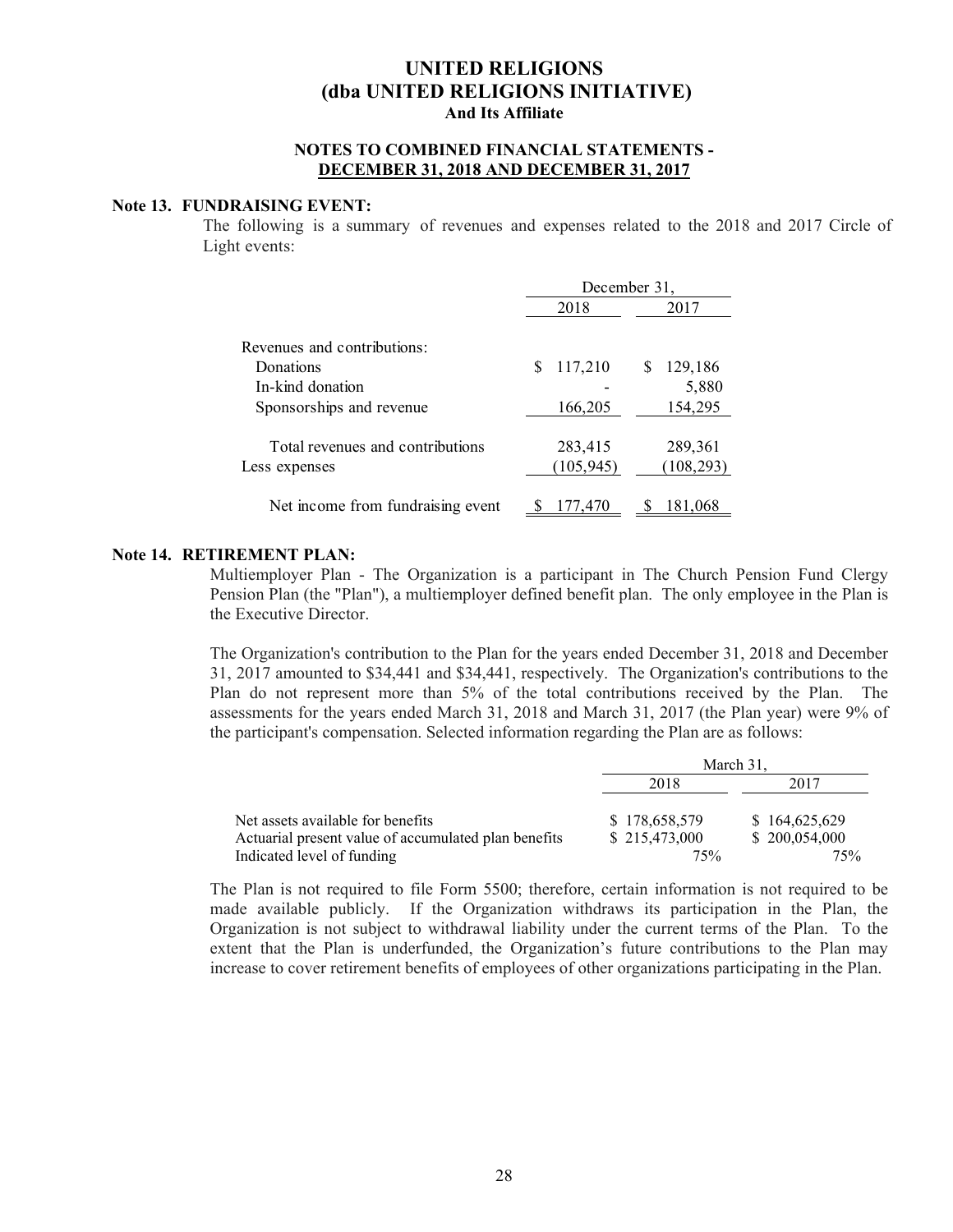#### **NOTES TO COMBINED FINANCIAL STATEMENTS - DECEMBER 31, 2018 AND DECEMBER 31, 2017**

### **Note 14. RETIREMENT PLAN (CONTINUED):**

Other plans - In 2012, the Organization adopted the United Religions Initiative 403(b) Plan. Eligible employees are able to participate in the Plan on their first day of employment. The employer matches 5% of salary semi-monthly for each employee after 1 year of employment, and if an employee contributes at least of 4% of salary the employer will match an additiona1 4%.

Total contribution expense to the Plan for the years ended December 31, 2018 and December 31, 2017 amounted to \$91,816 and \$87,451, respectively.

#### **Note 15. COMMITMENTS AND CONTINGENCIES:**

Commitments:

The Organization leases office space in San Francisco under a lease which expires in April 2022. Monthly payments under the lease start at \$15,051 and increase 3.0% at the end of each lease year. The Organization has the ability to exercise a one-time early termination option in April 2020. Total rent expense (including building operating expenses) for the years ended December 31, 2018 and December 31, 2017 amounted to \$196,426 and \$183,204, respectively.

The Organization leases a copier under an operating lease expiring on March 31, 2020. Monthly payments under the lease are \$668 per month.

The Organization leases a postage meter under an operating lease expiring on October 31, 2021. Monthly payments under the lease are \$155 per month.

Minimum annual payments required under the leases are as follows:

| Year Ending  |               |
|--------------|---------------|
| December 31, |               |
|              |               |
| 2019         | \$<br>199,631 |
| 2020         | 199,979       |
| 2021         | 202,861       |
| 2022         | 67,762        |
|              |               |
|              | 670,233       |
|              |               |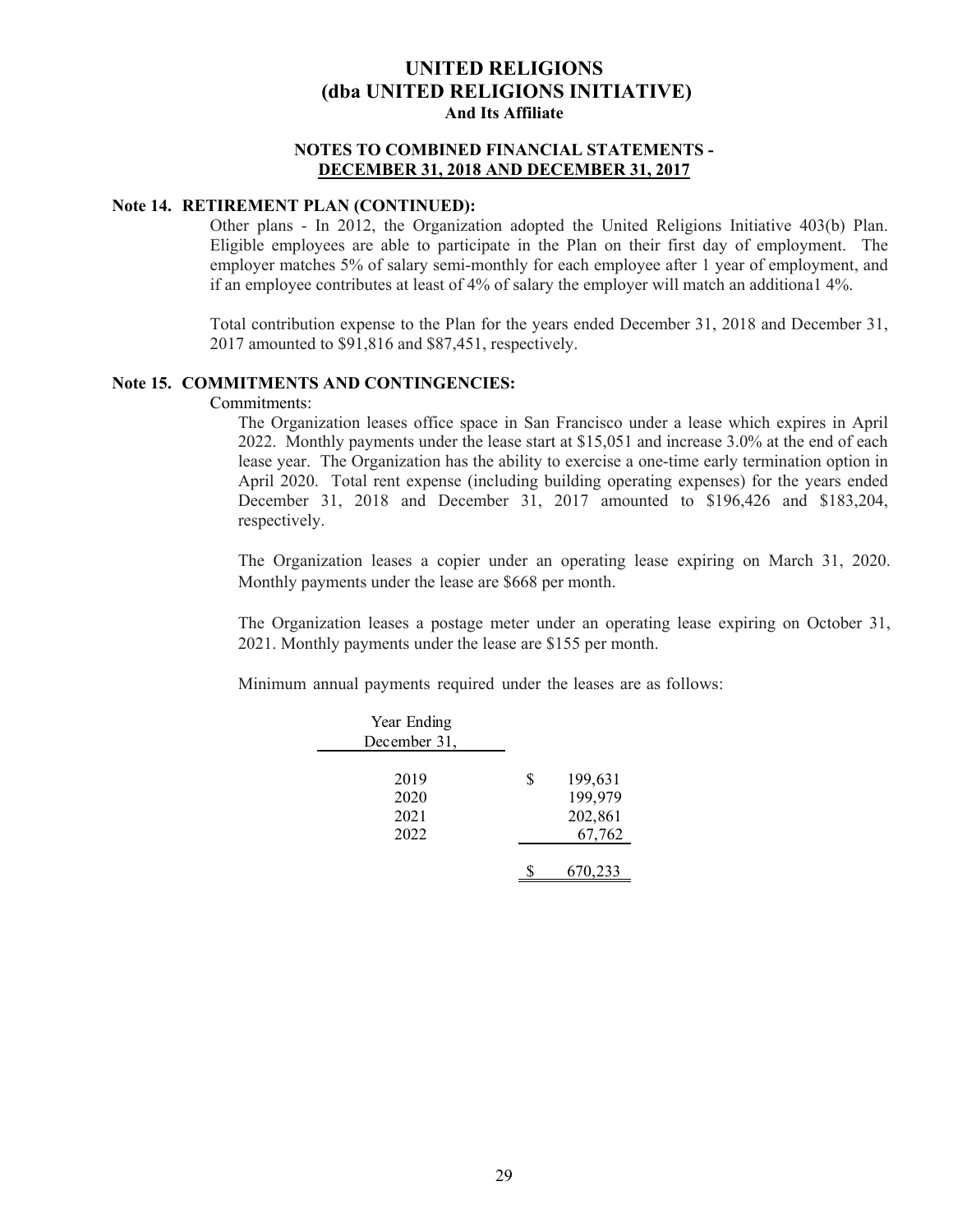### **SUPPLEMENTARY INFORMATION**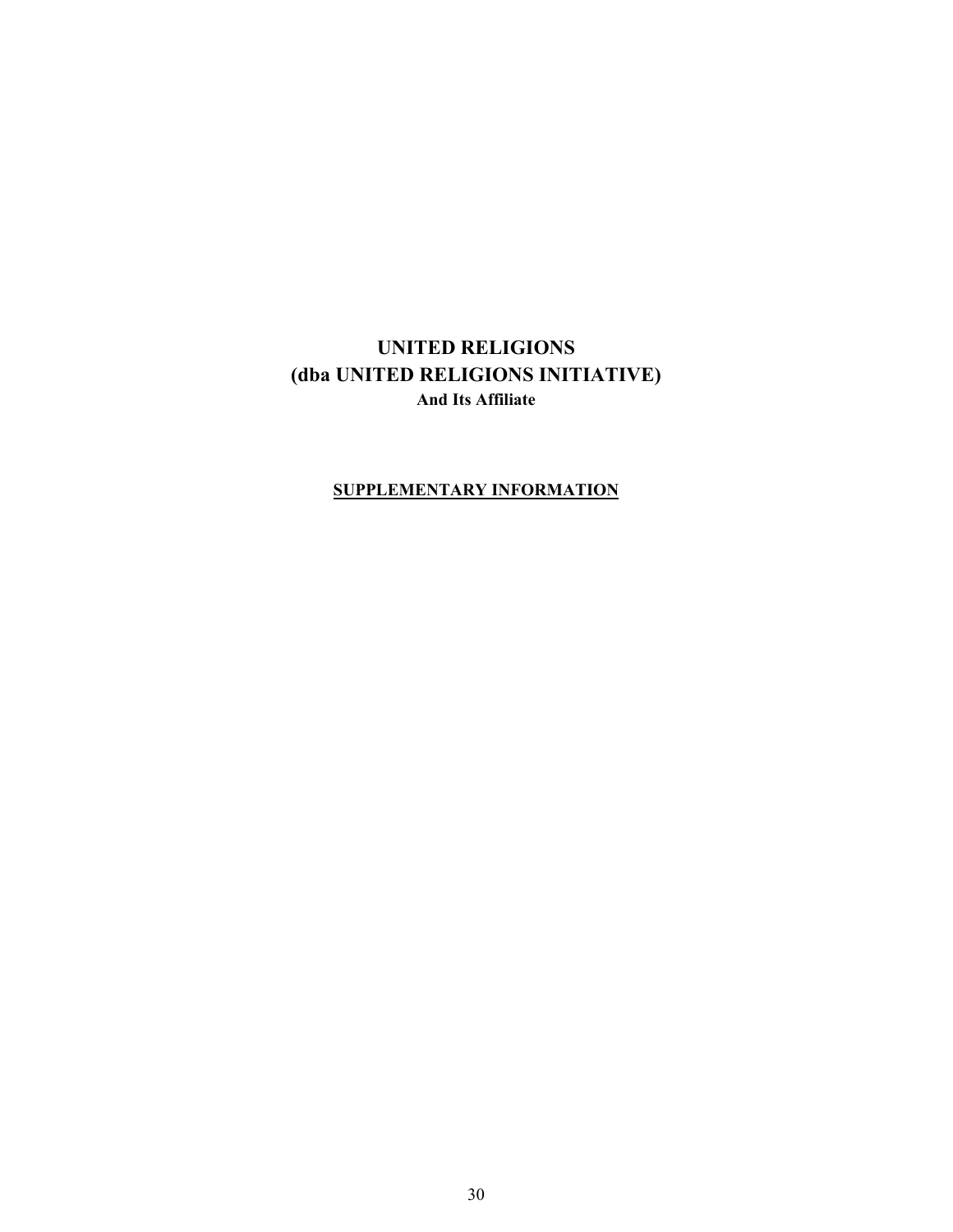### **COMBINING STATEMENT OF FINANCIAL POSITION – DECEMBER 31, 2018**

| <b>ASSETS</b>                                          |              | United<br>Religions<br>Initiative |    | United<br>Religions<br>Initiative<br>Foundation |    | Eliminations   | Total           |  |
|--------------------------------------------------------|--------------|-----------------------------------|----|-------------------------------------------------|----|----------------|-----------------|--|
| <b>CURRENT:</b>                                        |              |                                   |    |                                                 |    |                |                 |  |
| Cash and cash equivalents                              | $\mathbb{S}$ | 933,880                           | \$ |                                                 | \$ |                | \$<br>933,880   |  |
| Investments                                            |              | 4,481                             |    |                                                 |    |                | 4,481           |  |
| Current portion of pledges receivable                  |              | 131,103                           |    | 1,000,000                                       |    |                | 1,131,103       |  |
| Other receivables<br>Prepaid expenses and other assets |              | 11,528<br>51,845                  |    |                                                 |    |                | 11,528          |  |
|                                                        |              |                                   |    |                                                 |    |                | 51,845          |  |
| TOTAL CURRENT ASSETS                                   |              | 1,132,837                         |    | 1,000,000                                       |    |                | 2,132,837       |  |
| LONG-TERM:                                             |              |                                   |    |                                                 |    |                |                 |  |
| Due to/from Foundation                                 |              |                                   |    |                                                 |    |                |                 |  |
| Investments restricted for long-term purposes          |              |                                   |    | 12,471,428                                      |    |                | 12,471,428      |  |
| Investments held by Foundation                         |              | 194,053                           |    |                                                 |    | (194, 053)     |                 |  |
| Pledges receivable                                     |              | 189,268                           |    | 2,141,190                                       |    |                | 2,330,458       |  |
| Equipment and improvements - net                       |              | 16,961                            |    |                                                 |    |                | 16,961          |  |
| Intangible assets - net                                |              | 120,865                           |    |                                                 |    |                | 120,865         |  |
| Beneficial interest Foundation<br>Deposits             |              | 15,418,565<br>17,094              |    |                                                 |    | (15, 418, 565) | 17,094          |  |
|                                                        |              |                                   |    |                                                 |    |                |                 |  |
| <b>TOTAL ASSETS</b>                                    | S            | 17,089,643                        | \$ | 15,612,618                                      | \$ | (15,612,618)   | \$17,089,643    |  |
|                                                        |              |                                   |    |                                                 |    |                |                 |  |
| <b>LIABILITIES AND NET ASSETS</b>                      |              |                                   |    |                                                 |    |                |                 |  |
|                                                        |              |                                   |    |                                                 |    |                |                 |  |
| <b>CURRENT LIABILITIES:</b>                            |              |                                   |    |                                                 |    |                |                 |  |
| Accounts payable and accrued expenses                  | \$           | 34,915                            | \$ |                                                 | \$ |                | \$<br>34,915    |  |
| Deferred revenue<br>Accrued vacation                   |              | 5,000<br>75,892                   |    |                                                 |    |                | 5,000<br>75,892 |  |
| TOTAL CURRENT LIABILITIES                              |              | 115,807                           |    |                                                 |    |                | 115,807         |  |
|                                                        |              |                                   |    |                                                 |    |                |                 |  |
| LONG-TERM:<br>Investments held for Initiative          |              |                                   |    | 194,053                                         |    |                |                 |  |
|                                                        |              |                                   |    |                                                 |    | (194, 053)     |                 |  |
| <b>TOTAL LIABILITIES</b>                               |              | 115,807                           |    | 194,053                                         |    | (194, 053)     | 115,807         |  |
| <b>NET ASSETS:</b>                                     |              |                                   |    |                                                 |    |                |                 |  |
| Without restrictions                                   |              | 10,411,798                        |    | 9,117,998                                       |    | (8,927,343)    | 10,602,453      |  |
| With restrictions                                      |              | 6,562,038                         |    | 6,300,567                                       |    | (6,491,222)    | 6,371,383       |  |
| <b>TOTAL NET ASSETS</b>                                |              | 16,973,836                        |    | 15,418,565                                      |    | (15, 418, 565) | 16,973,836      |  |